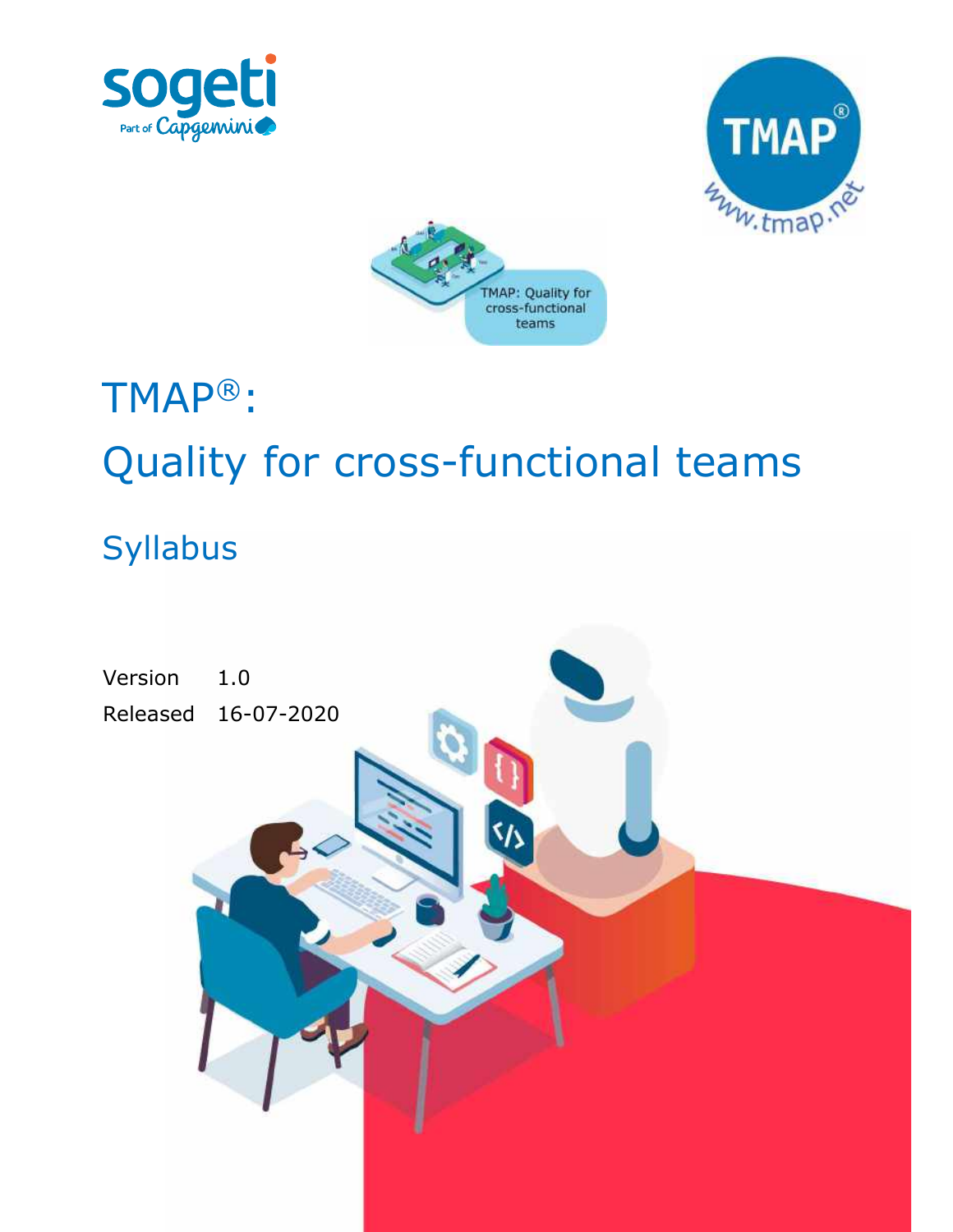

# Copyright notice

Copyright © Sogeti Nederland B.V. 2020. All rights reserved.

This document may be copied in its entirety, or extracts made, if the source is acknowledged.

- Any individual or training provider may use this syllabus as the basis for a training course if Sogeti is acknowledged as the copyright owner and the source of the syllabus.
- Any individual or group of individuals may use this syllabus as the basis for articles, books, or other derivative writings if Sogeti is acknowledged as the copyright owner and the source of the syllabus.

TMAP® is a registered trademark of Sogeti Nederland B.V.

| <b>Version</b> | <b>Date</b>   | <b>Author</b>            | <b>Remarks</b>                                                         |  |  |
|----------------|---------------|--------------------------|------------------------------------------------------------------------|--|--|
| 0.1            | 22 April 2020 | Ralph Klomp              | Initial version                                                        |  |  |
| 0.2            | 1 May 2020    | Bert Linker              | Adding content                                                         |  |  |
| 0.3            | 8 May 2020    | Bert Linker              | Further elaboration after<br>consultation                              |  |  |
| 0.4            | 13 May 2020   | Bert Linker/Rik Marselis | Review remarks and updates                                             |  |  |
| 0.5            | 19 May 2020   | Review team              | Review remarks and updates                                             |  |  |
| 0.6            | 25 May 2020   | <b>Rik Marselis</b>      | Aligned order of subjects                                              |  |  |
| 0.7            | 27 May 2020   | <b>Rik Marselis</b>      | Management review                                                      |  |  |
| 0.8            | 2 June 2020   | <b>Rik Marselis</b>      | Sent for review by iSQI                                                |  |  |
| 0.9            | 9 June 2020   | <b>Rik Marselis</b>      | Distributed for review by members<br>of TMAP Special Interest Group    |  |  |
| 0.95           | 9 July 2020   | <b>Rik Marselis</b>      | Incorporated all feedback from SIG<br>members and from pilot training. |  |  |
| 1.0            | 16 July 2020  | <b>Rik Marselis</b>      | Final version                                                          |  |  |

# Revision history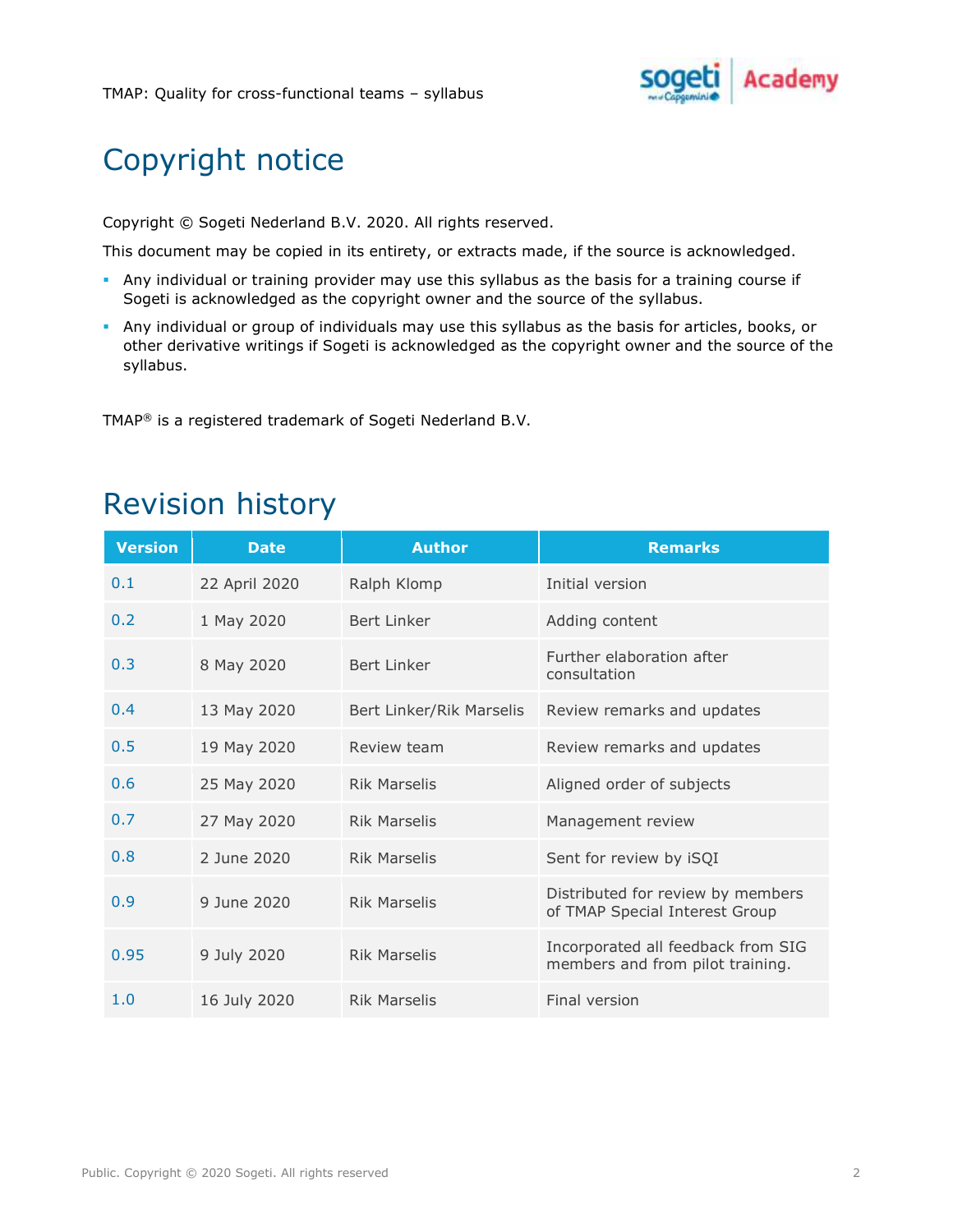

# **Table of Contents**

| 0.                    |       |                                                                    |
|-----------------------|-------|--------------------------------------------------------------------|
|                       | 0.1.  |                                                                    |
|                       | 0.2.  |                                                                    |
|                       | 0.3.  |                                                                    |
|                       | 0.4.  |                                                                    |
|                       | 0.5.  |                                                                    |
|                       | 0.6.  |                                                                    |
|                       | 0.7.  |                                                                    |
|                       | 0.8.  |                                                                    |
|                       | 0.9.  |                                                                    |
|                       | 0.10. |                                                                    |
|                       | 0.11. |                                                                    |
| 1.                    |       |                                                                    |
|                       | 1.1.  |                                                                    |
|                       | 1.2.  | The VOICE model of business delivery and IT delivery (LOO1; K2) 11 |
|                       | 1.3.  |                                                                    |
|                       | 1.4.  |                                                                    |
|                       | 1.5.  |                                                                    |
|                       | 1.6.  |                                                                    |
|                       | 1.7.  |                                                                    |
|                       | 1.8.  |                                                                    |
|                       | 1.9.  |                                                                    |
|                       | 1.10. |                                                                    |
| $\mathcal{P}_{\cdot}$ |       |                                                                    |
|                       | 2.1.  |                                                                    |
|                       | 2.2.  |                                                                    |
|                       | 2.3.  |                                                                    |
|                       | 2.4.  |                                                                    |
|                       | 2.5.  |                                                                    |
|                       | 2.6.  |                                                                    |
|                       | 2.7.  |                                                                    |
|                       | 2.8.  |                                                                    |
|                       | 2.9.  |                                                                    |
|                       | 2.10. |                                                                    |
| 3.                    |       |                                                                    |
|                       | 3.1.  |                                                                    |
|                       | 3.2.  |                                                                    |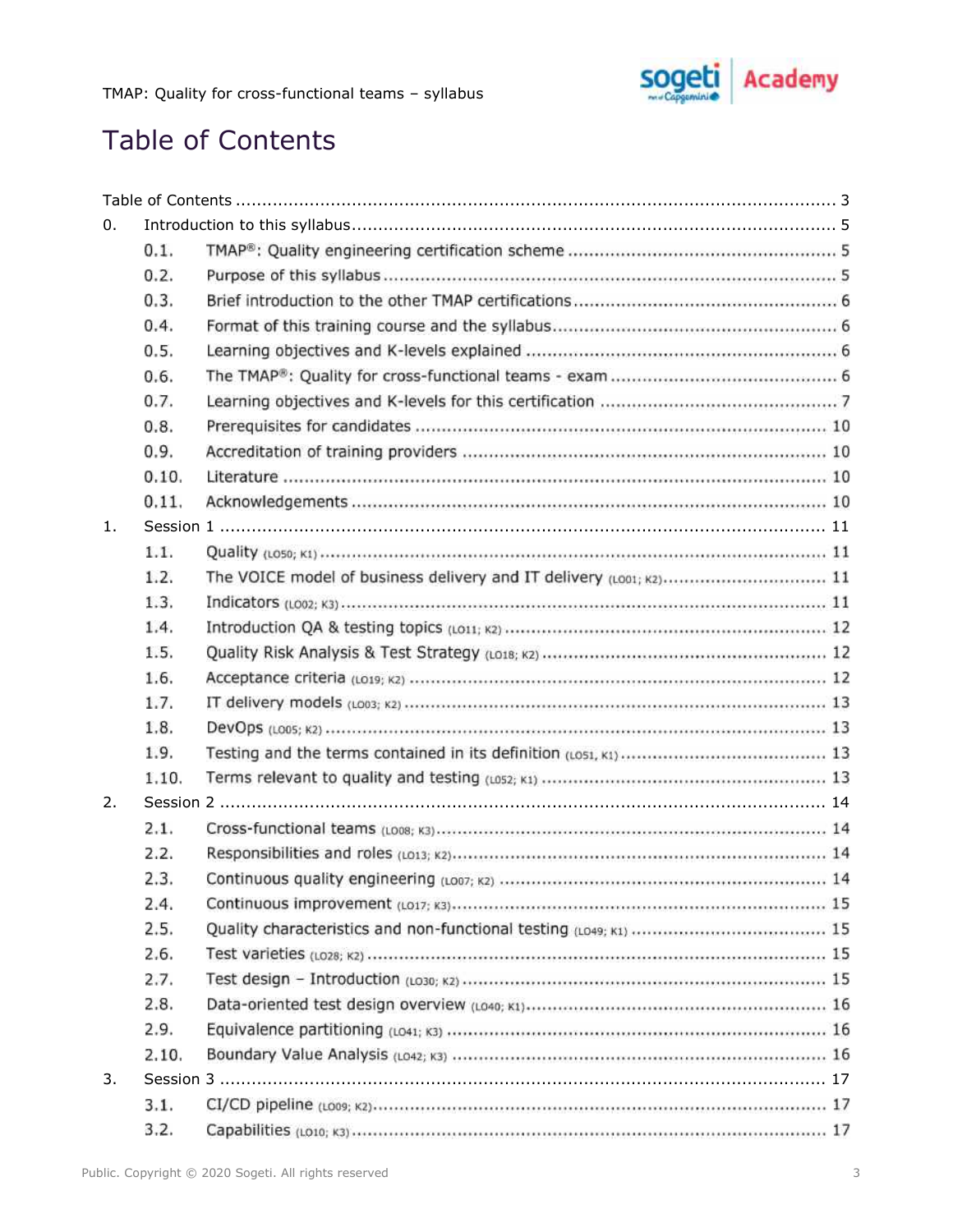TMAP: Quality for cross-functional teams - syllabus



|    | 3.3.  |                                                                                    |  |  |  |
|----|-------|------------------------------------------------------------------------------------|--|--|--|
|    | 3.4.  |                                                                                    |  |  |  |
|    | 3.5.  |                                                                                    |  |  |  |
|    | 3.6.  |                                                                                    |  |  |  |
|    | 3.7.  |                                                                                    |  |  |  |
|    | 3.8.  |                                                                                    |  |  |  |
| 4. |       |                                                                                    |  |  |  |
|    | 4.1.  |                                                                                    |  |  |  |
|    | 4.2.  |                                                                                    |  |  |  |
|    | 4.3.  |                                                                                    |  |  |  |
|    | 4.4.  |                                                                                    |  |  |  |
|    | 4.5.  |                                                                                    |  |  |  |
|    | 4.6.  |                                                                                    |  |  |  |
|    | 4.7.  |                                                                                    |  |  |  |
|    | 4.8.  |                                                                                    |  |  |  |
|    | 4.9.  |                                                                                    |  |  |  |
|    | 4.10. |                                                                                    |  |  |  |
|    | 4.11. |                                                                                    |  |  |  |
| 5. |       |                                                                                    |  |  |  |
|    | 5.1.  |                                                                                    |  |  |  |
|    | 5.2.  |                                                                                    |  |  |  |
|    | 5.3.  |                                                                                    |  |  |  |
|    | 5.4.  |                                                                                    |  |  |  |
|    | 5.5.  | Condition Coverage, Decision Coverage & Condition Decision Coverage (LO36; K2)  23 |  |  |  |
|    | 5.6.  |                                                                                    |  |  |  |
|    | 5.7.  |                                                                                    |  |  |  |
|    | 5.8.  |                                                                                    |  |  |  |
| 6. |       |                                                                                    |  |  |  |
|    | 6.1.  |                                                                                    |  |  |  |
|    | 6.2.  |                                                                                    |  |  |  |
|    | 6.3.  |                                                                                    |  |  |  |
|    | 6.4.  |                                                                                    |  |  |  |
|    | 6.5.  |                                                                                    |  |  |  |
|    | 6.6.  |                                                                                    |  |  |  |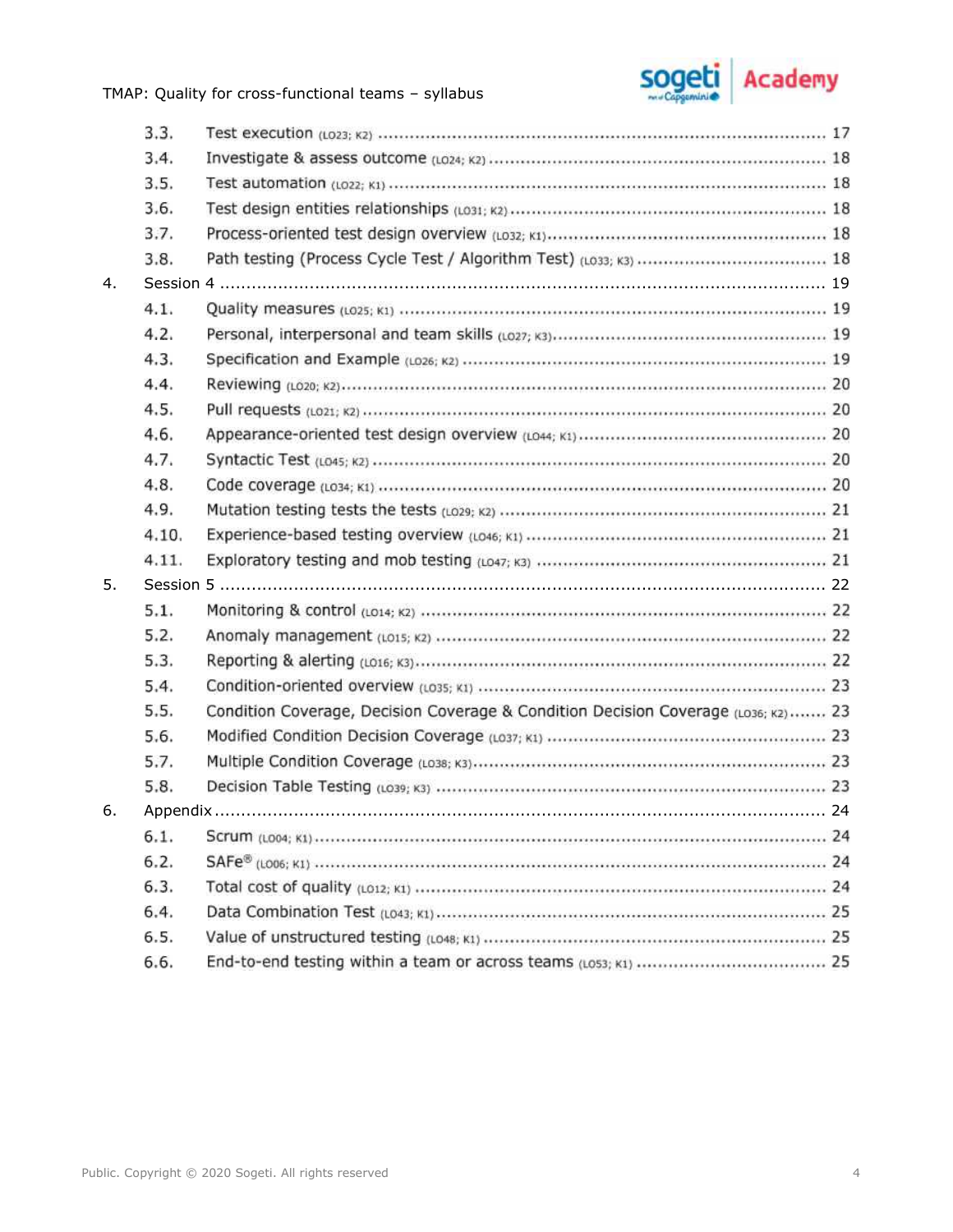

# 0. Introduction to this syllabus

#### $0.1.$ TMAP®: Quality engineering certification scheme

In today's IT world cross-functional teams are expected to deliver business value with the right quality at speed. This requires high-performance IT delivery models such as DevOps and Scrum, which may be extended to a hybrid IT delivery model such as the SAFe® framework.

The TMAP<sup>®</sup> body of knowledge for quality engineering supports working towards built-in quality and takes the need for quality in products, process and people far beyond just testing.

The TMAP<sup>®</sup> certification scheme tailors to the needs of three target audiences. The figure below shows the certifications and indicates that the first certification "TMAP®: Quality for cross-functional teams" provides knowledge necessary for the other two certifications.



## 0.2. Purpose of this syllabus

The training course "TMAP®: Quality for cross-functional teams" is focused on all people that are working in, or are related to, a high-performance IT delivery team, such as in DevOps or Scrum. For example (but not restricted to) Business analysts, Systems architects, Developers, Programmers, Quality architects, Quality engineers, Test managers, Testers, Operations managers, Operations persons, Key-users, Business managers, Product owners, Scrum masters, Agile coaches and Agile quality coaches.

These people will acquire the required knowledge and skills that are important for building quality in their IT system and gathering information necessary to establish confidence that the pursued business value can be achieved.

This syllabus is the basis for the training course "TMAP®: Quality for cross-functional teams" and provides directions for the associated examination and certification. This training course is a 3-day training course, consisting of five sessions plus exam preparation and a 1-hour exam in the sixth session. Every session takes 3 hours (excluding breaks).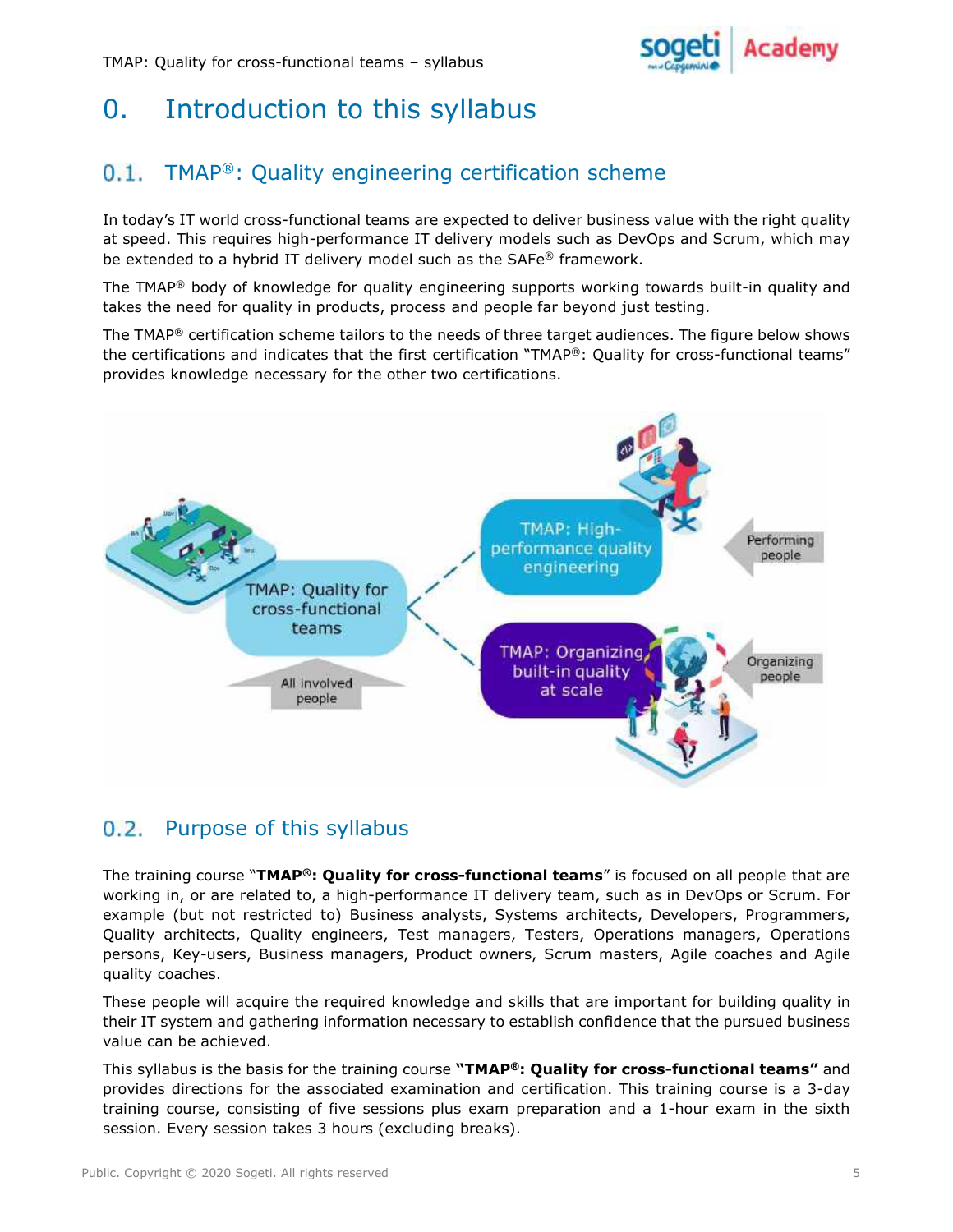

#### $0.3.$ Brief introduction to the other TMAP certifications

There are two other certifications in the TMAP certification scheme:

Performing QA & testing activities in an organization requires a wide variety of knowledge and skills. The training course "TMAP®: High-performance quality engineering" enables professionals to perform these operational activities. It is a 3-day training course with a separate exam of 1.5 hours.

Organizing QA & testing requires orchestrating, arranging, planning, preparing and controlling the activities. The training course "TMAP®: Organizing built-in quality at scale" enables professionals that are responsible for organizing QA & testing to acquire necessary knowledge and skills to enable teams to achieve this. It is a 3-day training course with a separate exam of 1.5 hours.

## 0.4. Format of this training course and the syllabus

The 3-day training course consists of 5 sessions with a minimum of 3 hours (that is 15 contact hours in total), and session 6 with exam preparation and the actual exam (so the exam is included in the training course).

The number of hours mentioned above is excluding logistical preparation of the exam and breaks. Time for homework (such as self-study) is also excluded but for the average candidate homework should not take significant time.

The order of chapters and sections in this syllabus is according to the sequence of the training course, which gives a mix of theoretical and practical subjects. Every training session is a separate chapter in this syllabus and the sections each cover a learning objective.

#### $0.5.$ Learning objectives and K-levels explained

Learning objectives (LOs) are brief statements that describe what a candidate is expected to know after studying each subject. The book "Quality for DevOps teams" contains all relevant information for the learning objectives, with each learning objective there is a reference to the relevant chapter(s) or section(s). Each learning objective has a corresponding cognitive level of knowledge (K-level). These K-levels, based on Bloom's modified taxonomy, are as follows:

- K1: Remember (knowledge). The candidate should remember or recognize a term or a concept.
- K2: Understand (comprehension). The candidate should select an explanation for a statement related to the question topic.
- K3: Apply (application). The candidate should select the correct application of a concept or technique and apply it to a given context.

An overview of the subjects of the learning objectives for this certification and their corresponding Klevels is given in section 0.7 and the details of the LOs are in chapters 1 through 6.

## 0.6. The TMAP®: Quality for cross-functional teams - exam

The format of the exam is multiple choice. There are 30 questions, 20 relate to K2 LOs, 10 relate to K3 LOs (K1 LOs are not explicitly examined). Each correctly answered question gives 1 point. To pass the exam, at least 66% of the points (that is 20 points) must be achieved.

The exams and certificates are provided by the independent exam provider iSQI.

More information and a sample exam can be found at: www.isqi.org.

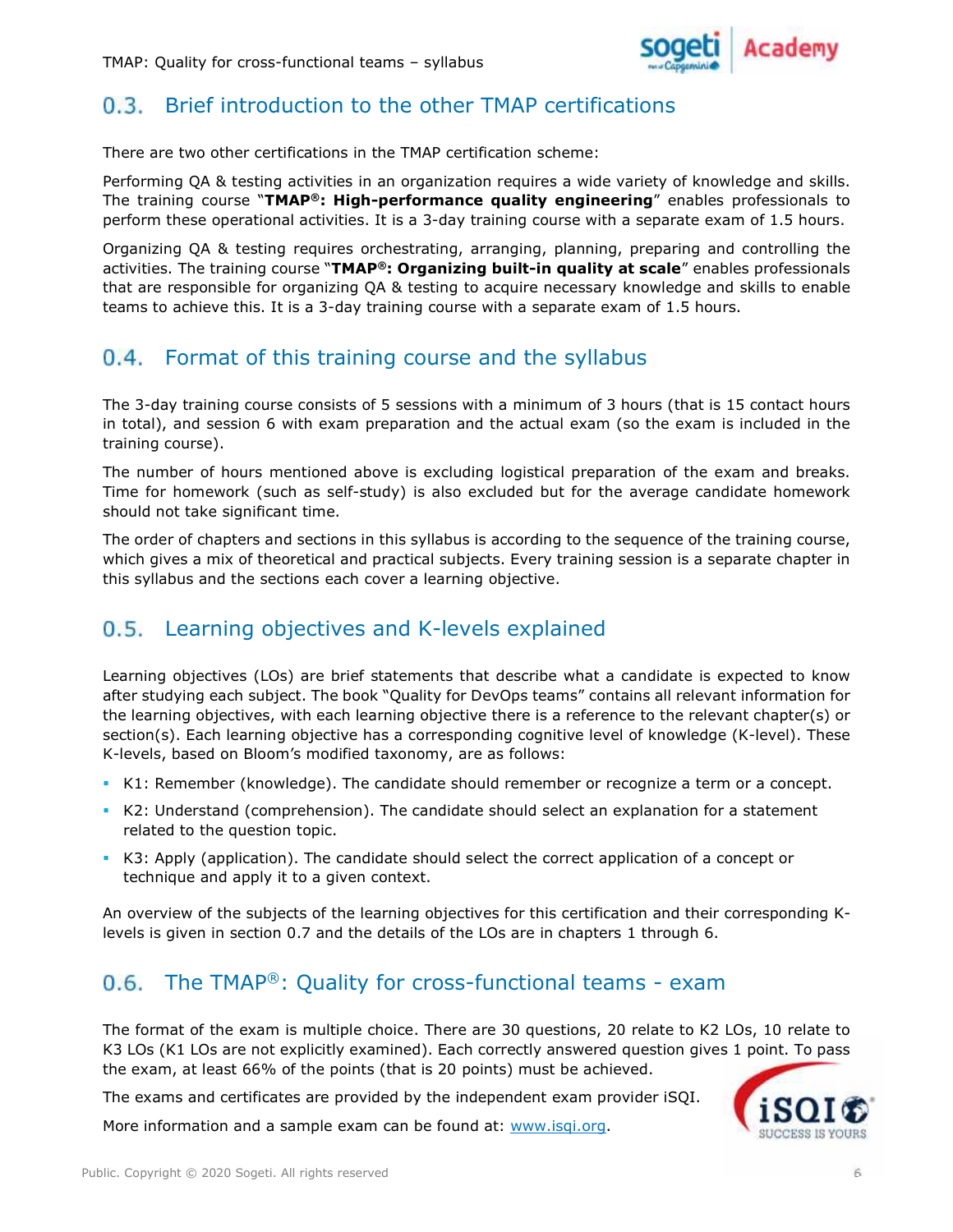

## 0.7. Learning objectives and K-levels for this certification

| Learning objectives in the order in which the<br>subjects appear in the book Quality for DevOps<br>teams. |                                                         | $K-$<br>level  | <b>Section</b>             |                                                                            |  |  |  |
|-----------------------------------------------------------------------------------------------------------|---------------------------------------------------------|----------------|----------------------------|----------------------------------------------------------------------------|--|--|--|
|                                                                                                           |                                                         |                | in this<br><b>syllabus</b> | in the book                                                                |  |  |  |
| <b>The VOICE model</b>                                                                                    |                                                         |                |                            |                                                                            |  |  |  |
| LO01                                                                                                      | The VOICE model of business delivery and IT<br>delivery | K <sub>2</sub> | § 1.2                      | § 1.2.2, Ch 3, § 9.2                                                       |  |  |  |
| LO02                                                                                                      | Indicators                                              |                | $§$ 1.3                    | $\S$ 3.2; Ch 4;<br>$\S$ 5.2.2; § 9.2.1;<br>$\S$ 17.1; $\S$ 25.2.1.         |  |  |  |
| IT delivery models                                                                                        |                                                         |                |                            |                                                                            |  |  |  |
| LO03                                                                                                      | IT delivery models - general                            |                | § 1.7                      | Ch 7; Ch 8; § 9.3;<br>Ch 10 introduction;<br>§ 10.1                        |  |  |  |
| LO04                                                                                                      | Scrum                                                   | $K1$ *         | § 6.1                      | § 9.1                                                                      |  |  |  |
| LO05                                                                                                      | DevOps                                                  |                | § 1.8                      | $\S 1.1, \S 9.2$ intro,<br>$\S$ 9.2.1, § 9.2.2                             |  |  |  |
| LO06                                                                                                      | SAFe <sup>®</sup>                                       |                | § 6.2                      | § 10.2                                                                     |  |  |  |
| <b>Continuous quality engineering</b>                                                                     |                                                         |                |                            |                                                                            |  |  |  |
| LO07                                                                                                      | Continuous quality engineering                          |                | § 2.3                      | $\S$ 1.2, $\S$ 2.3, $\S$ 2.4,<br>$\S 6.1, \S 6.2,$<br>§ 9.2.4, Ch 43 intro |  |  |  |
| <b>LO08</b>                                                                                               | Cross-functional teams                                  |                | $\S$ 2.1                   | Ch 2 introduction;<br>§ 2.2 introduction,<br>$\S$ 2.4, $\S$ 16.1           |  |  |  |
| CI/CD pipelines and tooling                                                                               |                                                         |                |                            |                                                                            |  |  |  |
| LO09                                                                                                      | CI/CD pipeline                                          | K <sub>2</sub> | § 3.1                      | $\S 6.1; \S 6.2;$<br>§ 9.2.4                                               |  |  |  |
| LO10                                                                                                      | Capabilities                                            | K <sub>3</sub> | § 3.2                      | $\S 6.1; \S 6.2; \S 6.3$                                                   |  |  |  |
| <b>QA &amp; testing topics</b>                                                                            |                                                         |                |                            |                                                                            |  |  |  |
| LO11                                                                                                      | Introduction QA & testing topics                        | K <sub>2</sub> | § 1.4                      | Ch 11; Ch 12;<br>Ch 13                                                     |  |  |  |
| LO12                                                                                                      | Total cost of quality                                   | $K1*$          | § 6.3                      | § 15.2                                                                     |  |  |  |
| LO13                                                                                                      | Responsibilities and roles                              |                | § 2.2                      | Ch 16                                                                      |  |  |  |
| LO14                                                                                                      | Monitoring & control                                    | K <sub>2</sub> | § 5.1                      | Ch 17                                                                      |  |  |  |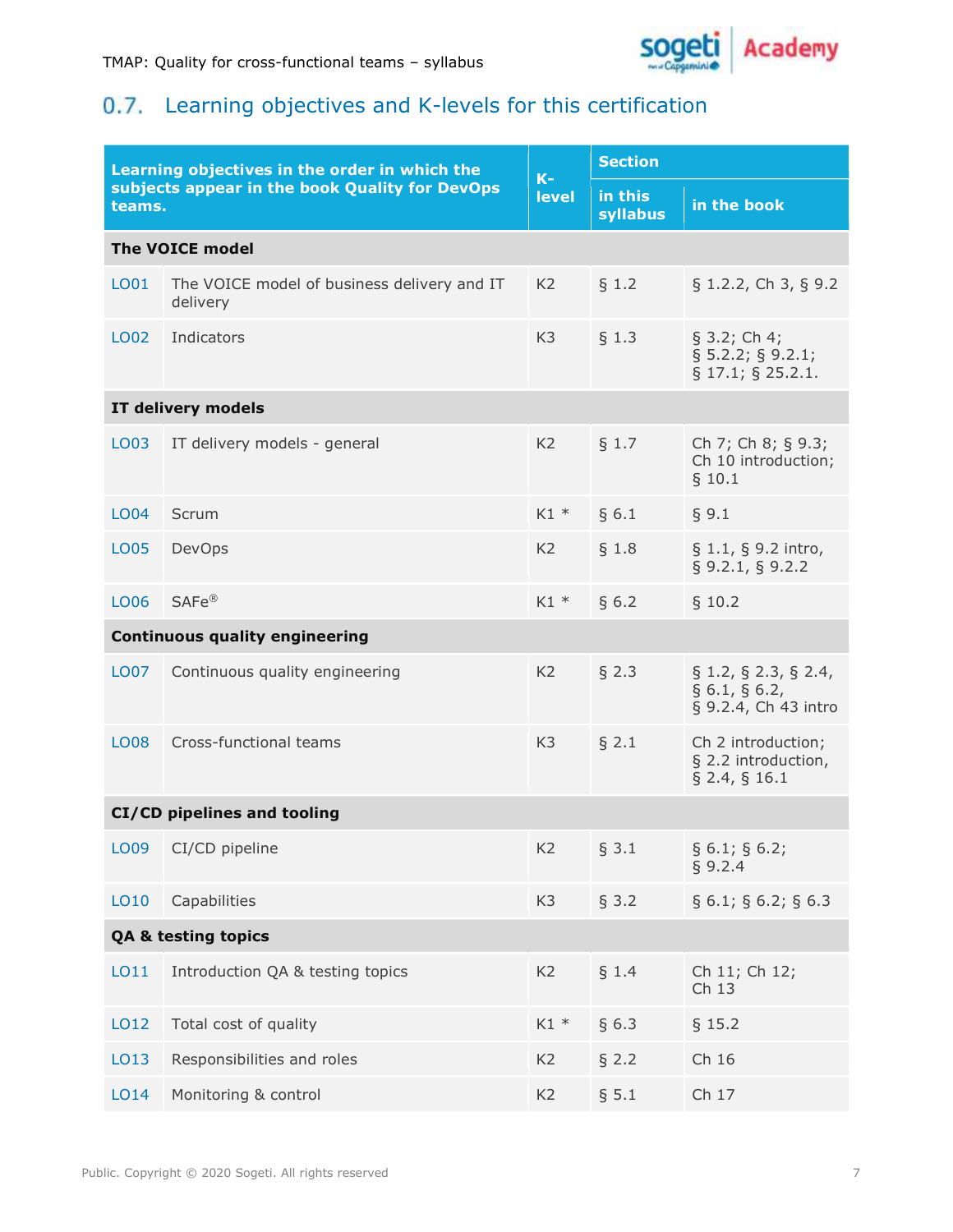

| Learning objectives in the order in which the<br>subjects appear in the book Quality for DevOps<br>teams. |                                                                                                        | $K-$<br><b>level</b> | <b>Section</b>      |                                                      |  |  |
|-----------------------------------------------------------------------------------------------------------|--------------------------------------------------------------------------------------------------------|----------------------|---------------------|------------------------------------------------------|--|--|
|                                                                                                           |                                                                                                        |                      | in this<br>syllabus | in the book                                          |  |  |
| LO15                                                                                                      | Anomaly management                                                                                     | K <sub>2</sub>       | § 5.2               | Ch 18                                                |  |  |
| LO16                                                                                                      | Reporting and alerting                                                                                 | K <sub>3</sub>       | § 5.3               | Section 5.4, Ch 19                                   |  |  |
| LO17                                                                                                      | Continuous improvement                                                                                 | K <sub>3</sub>       | § 2.4               | Ch 25                                                |  |  |
| LO18                                                                                                      | Quality risk analysis & test strategy<br>(and link this to the voice model)                            | K <sub>2</sub>       | $§$ 1.5             | $\S$ 5.2.1, § 5.2.2,<br>Ch 26;<br>Ch 35 introduction |  |  |
| LO19                                                                                                      | Acceptance criteria                                                                                    |                      | § 1.6               | § 5.6; Ch 27                                         |  |  |
| LO <sub>20</sub>                                                                                          | Reviewing                                                                                              | K <sub>2</sub>       | § 4.4               | Ch 29; § 35.6                                        |  |  |
| LO21                                                                                                      | Pull requests                                                                                          | K <sub>2</sub>       | § 4.5               | $§$ 29.1.1.1                                         |  |  |
| LO22                                                                                                      | Test automation                                                                                        | K1                   | § 3.5               | Ch 32 introduction,<br>$\S$ 32.1, § 32.2             |  |  |
| LO23                                                                                                      | Test execution                                                                                         | K <sub>2</sub>       | § 3.3               | Ch 33                                                |  |  |
| LO <sub>24</sub>                                                                                          | Investigate & assess outcome                                                                           | K <sub>2</sub>       | § 3.4               | Ch 34                                                |  |  |
| <b>Quality measures and skills</b>                                                                        |                                                                                                        |                      |                     |                                                      |  |  |
| LO <sub>25</sub>                                                                                          | Quality measures                                                                                       | K1                   | § 4.1               | Ch 28                                                |  |  |
| LO <sub>26</sub>                                                                                          | Specification and Example                                                                              | K <sub>2</sub>       | § 4.3               | § 35.2                                               |  |  |
| LO <sub>27</sub>                                                                                          | Personal, interpersonal and team skills                                                                |                      | § 4.2               | Ch 36, § 36.1-36.6,<br>§36.8, § 36.9                 |  |  |
| <b>Test varieties</b>                                                                                     |                                                                                                        |                      |                     |                                                      |  |  |
|                                                                                                           | LO28 Test varieties                                                                                    |                      | § 2.6               | Ch 37                                                |  |  |
| LO <sub>29</sub>                                                                                          | Mutation testing tests the tests                                                                       |                      | § 4.9               | Ch 42                                                |  |  |
| <b>Test design</b>                                                                                        |                                                                                                        |                      |                     |                                                      |  |  |
| LO30                                                                                                      | Test Design - Introduction (including basics of<br>coverage-based and experience-based test<br>design) | K <sub>2</sub>       | $§$ 2.7             | Ch 43; § 45.1                                        |  |  |
| LO31                                                                                                      | Test design entities relationships                                                                     | K <sub>2</sub>       | § 3.6               | Ch 44                                                |  |  |
|                                                                                                           | <b>Coverage-based testing</b>                                                                          |                      |                     |                                                      |  |  |
| LO32                                                                                                      | Process-oriented test design overview                                                                  | K1                   | § 3.7               | $§$ 45.2                                             |  |  |
| LO33                                                                                                      | Path testing (Process Cycle Test / Algorithm<br>Test)                                                  | K <sub>3</sub>       | § 3.8               | $§$ 46.3                                             |  |  |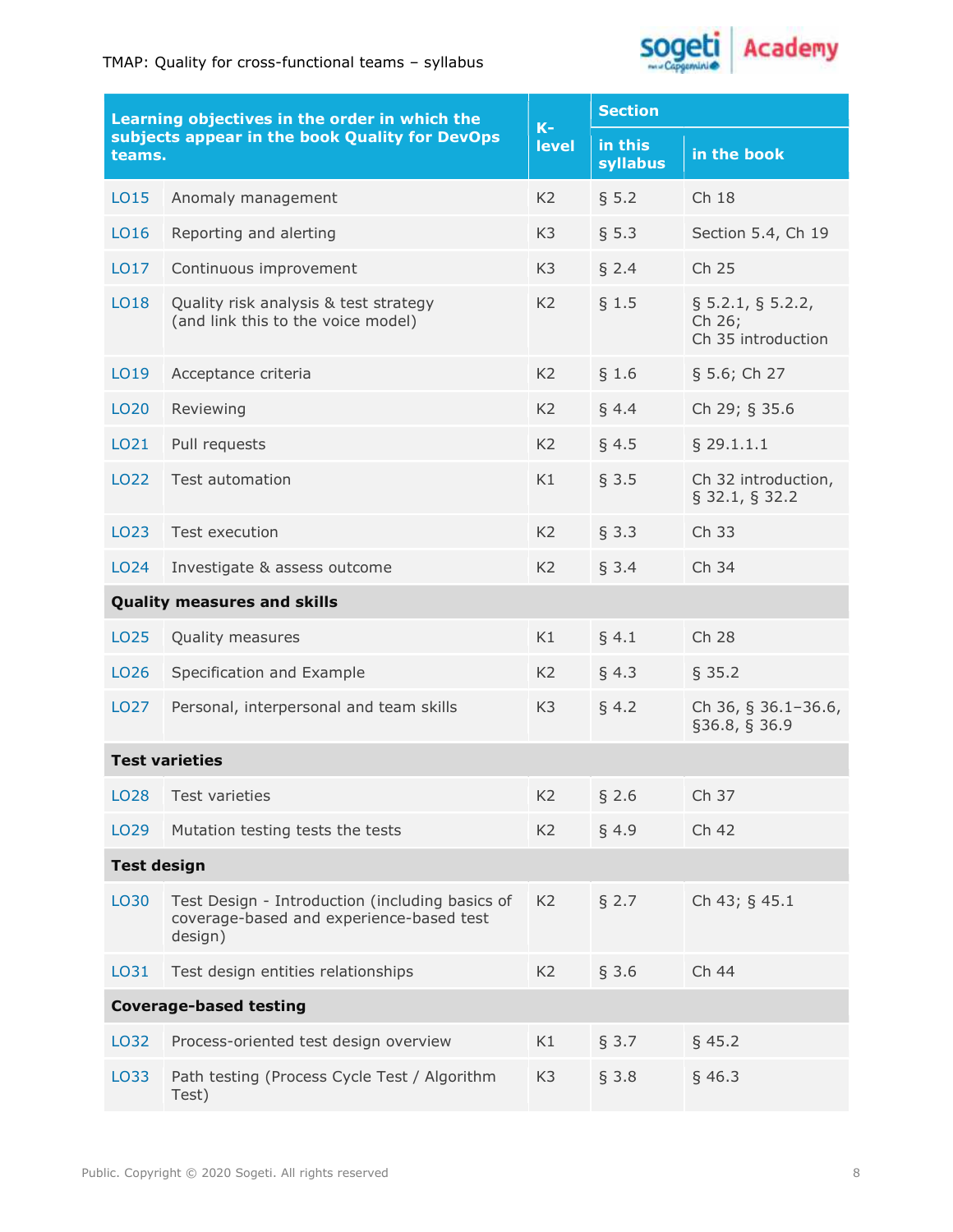

| Learning objectives in the order in which the<br>subjects appear in the book Quality for DevOps<br>teams. |                                                                                        | $K-$<br><b>level</b> | <b>Section</b>      |                                                             |  |
|-----------------------------------------------------------------------------------------------------------|----------------------------------------------------------------------------------------|----------------------|---------------------|-------------------------------------------------------------|--|
|                                                                                                           |                                                                                        |                      | in this<br>syllabus | in the book                                                 |  |
| LO34                                                                                                      | Code coverage                                                                          | K1                   | § 4.8               | $§$ 46.8                                                    |  |
| LO35                                                                                                      | Condition-oriented test design overview                                                | K1                   | § 5.4               | $§$ 45.3,<br>§ 46.4 introduction                            |  |
| LO36                                                                                                      | Condition Coverage (CC), Decision Coverage<br>(DC) & Condition Decision Coverage (CDC) | K <sub>2</sub>       | § 5.5               | $§$ 46.4.2, § 46.4.3                                        |  |
| LO37                                                                                                      | Modified Condition Decision Coverage (MCDC)                                            |                      | § 5.6               | $§$ 46.4.2 § 46.4.4                                         |  |
| LO38                                                                                                      | Multiple Condition Coverage (MCC)                                                      |                      | § 5.7               | $\S$ 46.4.2 $\S$ 46.4.5                                     |  |
| LO39                                                                                                      | <b>Decision Table Testing</b>                                                          |                      | § 5.8               | $§$ 46.4.5, template                                        |  |
| LO40                                                                                                      | Data-oriented test design overview                                                     |                      | § 2.8               | $§$ 45.4                                                    |  |
| LO41                                                                                                      | Equivalence partitioning                                                               |                      | $§$ 2.9             | $§$ 46.5                                                    |  |
| LO42                                                                                                      | Boundary Value Analysis                                                                | K <sub>3</sub>       | § 2.10              | $§$ 46.5                                                    |  |
| LO43                                                                                                      | Data Combination Test (including EP, BVA and<br>Pairwise)                              | $K1$ *               | § 6.4               | $§$ 46.6                                                    |  |
| LO44                                                                                                      | Appearance-oriented test design overview                                               | K1                   | § 4.6               | $§$ 45.5                                                    |  |
| LO45                                                                                                      | <b>Syntactic Test</b>                                                                  | K <sub>2</sub>       | § 4.7               | $§$ 46.7                                                    |  |
| <b>Experience-based testing</b>                                                                           |                                                                                        |                      |                     |                                                             |  |
| LO46                                                                                                      | Experience-based testing overview                                                      | K1                   | $§$ 4.10            | $§$ 43.4, § 47.1                                            |  |
| LO47                                                                                                      | Exploratory testing and mob testing                                                    | K <sub>3</sub>       | § 4.11              | $\S$ 36.1, § 47.4,<br>template charter                      |  |
|                                                                                                           | LO48 Value of unstructured testing                                                     | $K1 *$ § 6.5         |                     | Ch 48                                                       |  |
| <b>Quality characteristics</b>                                                                            |                                                                                        |                      |                     |                                                             |  |
| LO49                                                                                                      | Quality characteristics                                                                | K1                   | $§$ 2.5             | Appendix                                                    |  |
| <b>Terminology</b>                                                                                        |                                                                                        |                      |                     |                                                             |  |
| LO50                                                                                                      | Quality                                                                                | K1                   | § 1.1               | Ch5 introduction                                            |  |
| LO51                                                                                                      | Testing and the terms contained in its<br>definition                                   | K1                   | $§$ 1.9             | Ch5 introduction;<br>$\S$ 5.2, § 5.3                        |  |
| LO52                                                                                                      | Terms relevant to quality and testing                                                  | K1                   | § 1.10              | § 5.5, § 18.3                                               |  |
| LO53                                                                                                      | End-to-end testing within a team or across<br>teams                                    | $K1*$                | §6.6                | $\S$ 14.3.2; $\S$ , 32.4.3;<br>$\S$ 33.2; § 37.3;<br>§ 37.4 |  |

Note: Learning objectives marked with K1 \* are relevant but will not explicitly be part of the exam.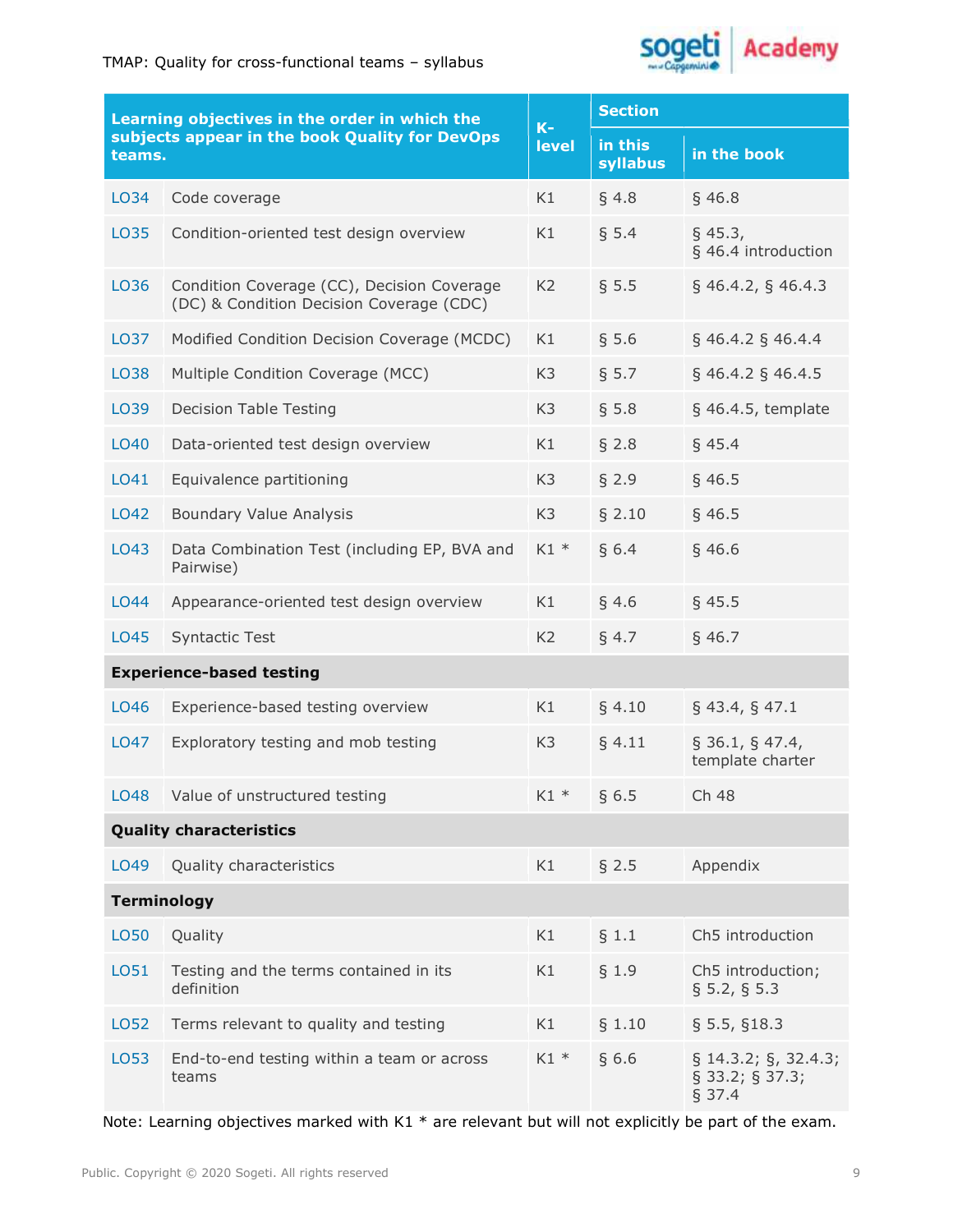

## 0.8. Prerequisites for candidates

The candidates are expected to have basic IT knowledge and experience. Also they must be familiar with the Agile manifesto. There is no required previous certification.

## 0.9. Accreditation of training providers

Training providers and trainers that want to prepare candidates for the exam will need to acquire accreditation from iSQI. For more information please contact **TMAP2020@iSQI.org**<br>0.10. Literature

Exam literature:

- The book "Quality for DevOps teams" (ISBN 978-90-75414-89-9) is for sale at www.ict-books.com and other bookstores.
- **TMAP glossary: https://www.tmap.net/page/tmap-glossary-online.**
- **Exploratory testing charter explanation and template on www.tmap.net**
- **Decision Table template on www.tmap.net**
- **Path testing template on www.tmap.net<br>Additional literature:**

The TMAP body of knowledge website – www.tmap.net

Additional literature (specifically for trainers to acquire more in-depth knowledge):

- The Agile Manifesto www.agilemanifesto.org
- The Scrum Guide  $www.scrumquides.org$
- The SAFe website www.scaledagileframework.com
- ISO25010 www.iso.org/standard/35733.html
- Also please refer to the references in the book "Quality for DevOps teams".

#### 0.11. Acknowledgements

This syllabus was created by a diverse team. We would like to thank the following people (in no particular order) for their contributions in writing and reviewing this document:

Sogeti people: Rik Marselis, Berend van Veenendaal, Dennis Geurts, Wouter Ruigrok, Ralph Klomp, Bert Linker, Eveline Moolenaars, Annemiek van den Heuvel, Marc Roekens, Joost Coenen, Rob Vijverberg, Tinus Vellekoop, Stefan Gerstner, Charlotte Janus, Irma Hagemans, Robin Klein, Serife Ciftci, Bruno Lepretre, Jürgen Benierman.

iSQI people: Stephan Goericke, Erika Paasche, Corinna Flemming - Vogt, Annaleida van de Meent - Schepers.

TMAP Special Interest Group members: Leo van der Aalst, Guido Dulos, Gilbert Smulders, Freddy de Weerd, Erik Runhaar, Benjamin Timmermans, Nicolaï Roos.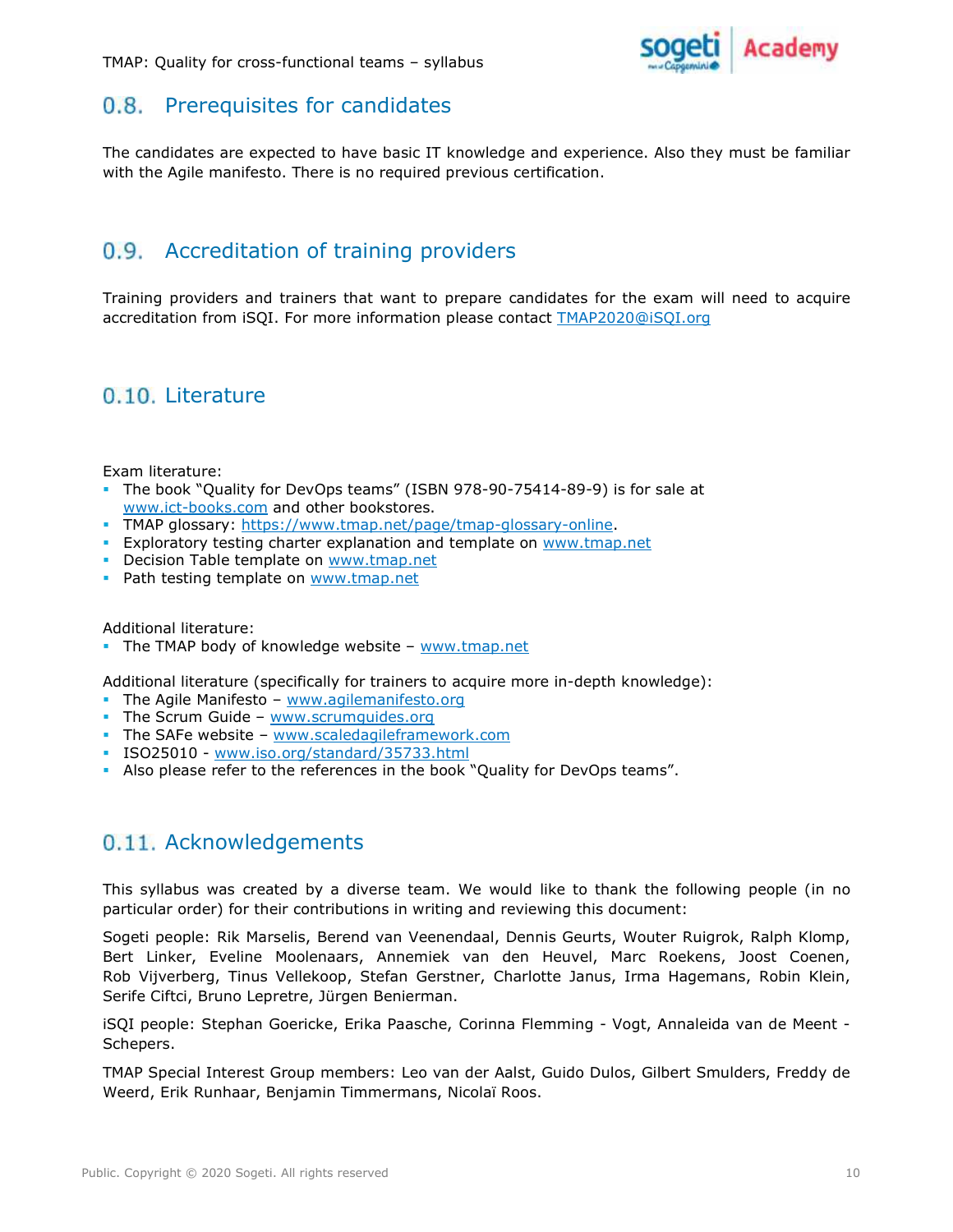

#### Learning objectives

LO01, LO02, LO03, LO05, LO11, LO18, LO19, LO50, LO51, LO52.

Key words (please note: keywords are only mentioned in the first session where they appear)

Acceptance criteria; agile mindset; anomaly; business value; capabilities; completion criteria; confidence; defect; definition of done (DoD); definition of ready (DoR); DevOps; DevOps activities; dynamic testing; end-to-end test; error; exploration; failure; fault; high-performance IT delivery; hybrid IT delivery; incident; indicator; IT delivery model; objectives; pre-test; problem; quality; quality at speed; quality engineering; quality risk; SAFe® (Scaled Agile Framework); Scrum; sequential IT delivery; static testing; test automation; test strategy; test variety; testing; validation; value; verification; VOICE model.

## 1.1. Quality  $(L050; K1)$

Quality is the totality of features and characteristics of a product or service that bear on its ability to satisfy stated or implied needs.

A quality risk is a specific chance that the product fails in relation to the expected impact if this occurs. The chance of failure is determined by the chance of faults and the frequency of use. The impact is related to the operational use of the product.

The candidate has knowledge of these terms and their meaning.

Book: chapter 5 introduction; section 5.2.1.

## 1.2. The VOICE model of business delivery and IT delivery  $(LOO1; K2)$

High-performance IT delivery teams (such as in Scrum and DevOps) use the VOICE model as a foundation to structure and organize their work.

The candidate can plot the elements of the VOICE model on the DevOps activities.

The candidate can give a description of the VOICE model and knows that it's an acronym of Value, Objectives, Indicators, Confidence and Experience.

Book: section 1.2, chapter 3 and section 9.2.

#### $1.3.$ Indicators  $(L002; K3)$

To measure whether the objectives (from the VOICE model) are achieved, one or more indicators per objective are defined. These indicators are measured by means of data collection and data analysis. Measuring is generally done by testing but other quality measuring activities are also used. These indicators can be divided in four groups, Business value related indicators, IT delivery related indicators, Team related indicators and Problem related indicators. For monitoring & control also functional and non-functional indicators are used as well as quality and team performance indicators.

The candidate is able to apply the indicators in the VOICE model as the starting point for determining the needed quality engineering activities, and other quality measuring activities.

Book: section 3.2; chapter 4; section 5.2.2; section 9.2.1; section 17.1; section 25.2.1.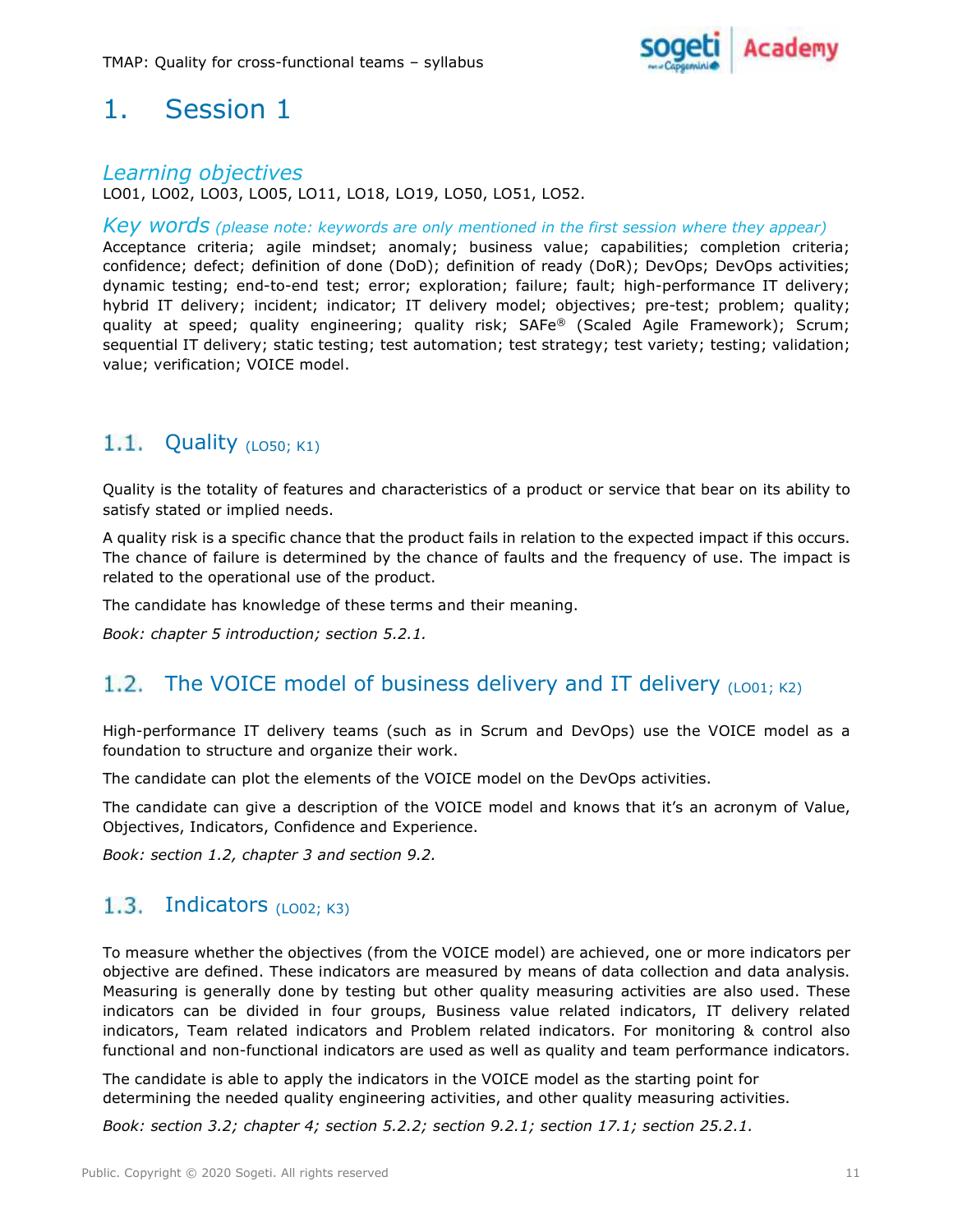

## 1.4. Introduction QA & testing topics  $(L011; K2)$

Every IT delivery model, framework, mindset, organization etc. has its own development approach, workflow, phases, roles, work products and/or activities. We defined a set of generic QA & testing activities – the so-called "topics" –, which are applicable – in one way or another – to all these different development approaches.

The candidate understands that there are two overarching groups: Organizing topics and Performing topics.

The candidate is also able to describe both groups of topics and recognize which topic belongs to which group.

Book: chapter 11, chapter 12, chapter 13.

#### $1.5.$ Quality Risk Analysis & Test Strategy (LO18; K2)

A test strategy is the allocation of quality measures to balance the investment in testing and to make an optimal distribution of effort over test varieties and test approaches to give insight in test coverage and test intensity. Often this is based on the quality risk levels and the pursued business value.

The candidate recalls that for teams to determine where to focus their QA & testing activities they need to investigate the quality risks involved with the IT system they are creating or changing. Therefore, the candidate knows what a quality risk is as well as what a test strategy is and what the relation between the two is. The candidate also understands that based on the quality risks the test intensity is determined which is reflected in the test strategy. The candidate understands that quality risks are part of the indicators that will be measured by testing.

Book: section 5.2.1, 5.2.2; chapter 26, chapter 35 introduction.

## 1.6. Acceptance criteria  $(LO19; K2)$

A cross-functional team, which is common in DevOps, will agree to deliver an IT product with a specific quality level. This quality level is defined by the acceptance criteria. The team, the product owner and other stakeholders discuss and collaborate closely so that the acceptance criteria are supported by everyone involved.

The candidate demonstrates an understanding of what acceptance criteria are and how acceptance criteria can be obtained and defined. The candidate is also able to compare acceptance criteria with other relevant criteria such as definition of ready (DoR), definition of done (DoD), exit criteria and completion criteria.

Book: section 5.6; chapter 27.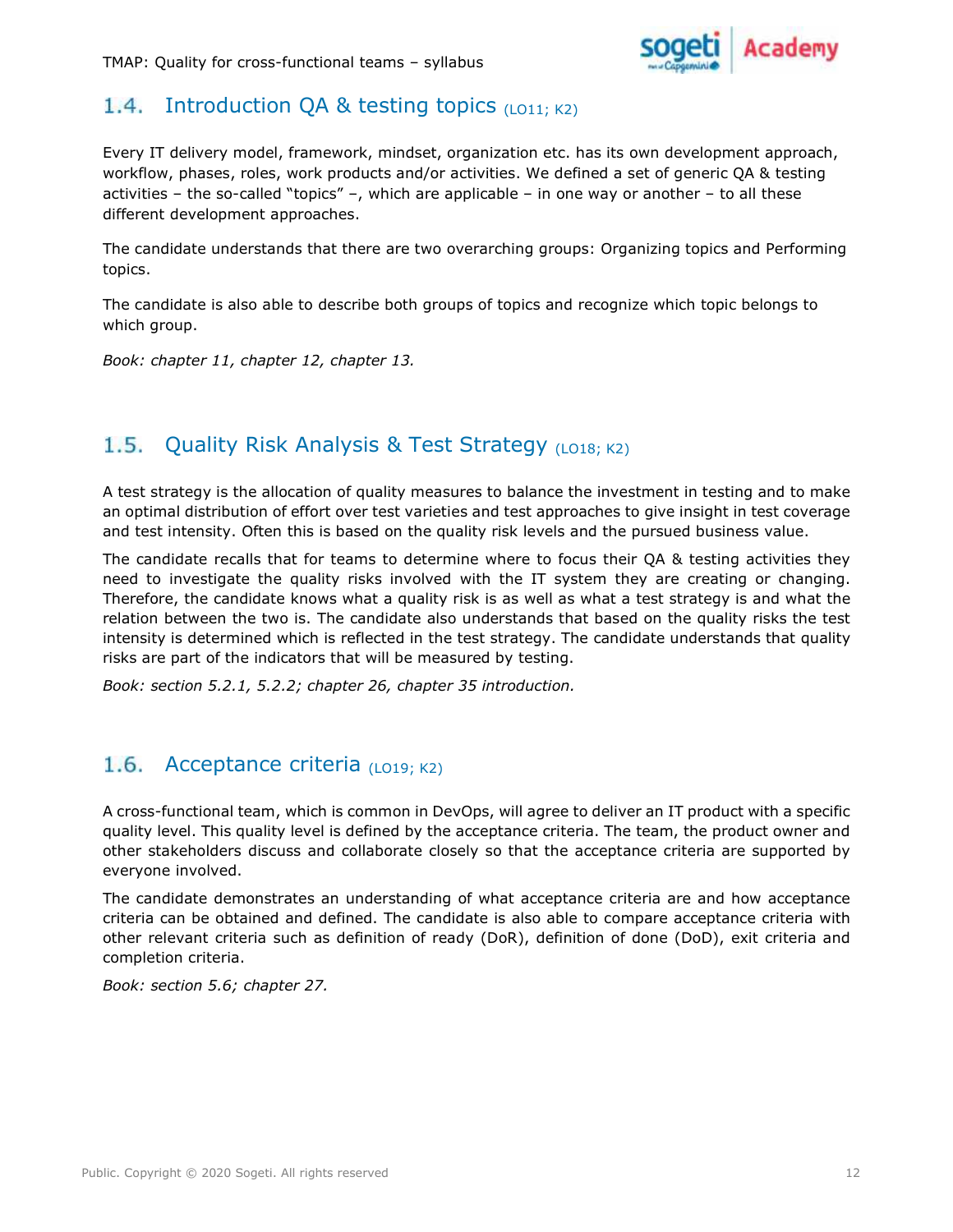

## 1.7. IT delivery models  $(L003; K2)$

An IT delivery model is a conceptual framework which supports a software development process and describes all assets and competencies.

The candidate is able to compare the three groups of IT delivery models: Sequential IT delivery, Highperformance IT delivery and Hybrid IT delivery.

The candidate also understands the main parts of the IT delivery models in which quality engineering activities are performed (e.g. Design, Code, Test and Deploy).

Book: chapter 7; chapter 8; section 9.3; chapter 10 introduction; section 10.1.

## 1.8. DevOps  $(L005; K2)$

DevOps is a cross-functional systems engineering culture that aims at unifying systems development (Dev) and systems operations (Ops) with the ability to create and deliver fast, cheap, flexible and with adequate quality, whereby the team as a whole is responsible for the quality.

The candidate can state the main ideas behind DevOps. Also, the candidate can give descriptions of the six DevOps activities: Monitor, Plan, Code, Integrate, Deploy and Operate. These activities provide support to explain the relation of DevOps activities with the QA and testing topics.

The prerequisites that are often mentioned together with (implementing) DevOps are understood by the candidate.

Book: sections 1.1, 9.2 introduction, 9.2.1 and 9.2.2.

#### 1.9. Testing and the terms contained in its definition  $(L051, K1)$

Testing consists of verification, validation and exploration activities that provide information about the quality and the related risks, to establish the level of confidence that a test object will be able to deliver the pursued business value.

The candidate has knowledge of these terms, their underlying terms, and their meaning.

Book: chapter 5 introduction; section 5.2; section 5.3.

#### 1.10. Terms relevant to quality and testing  $(L052; K1)$

Static testing, Dynamic testing, Error, Fault, Failure, Incident, Problem, Anomaly and Defect.

The candidate has knowledge of these terms and their meaning.

Book: section 5.5, section 18.3.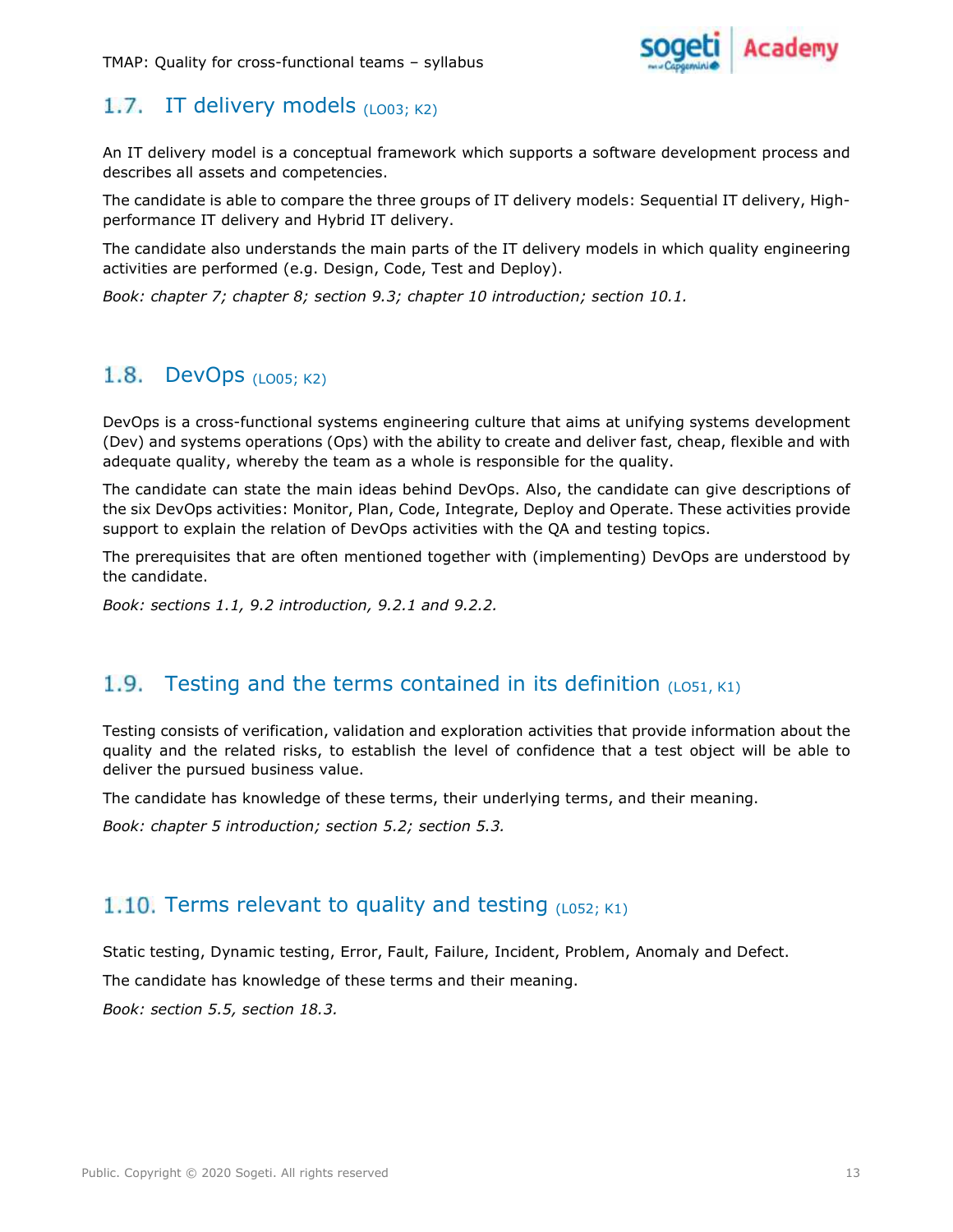

## Learning objectives

LO07, LO08, LO13, LO17, LO28, LO30, LO40, LO41, LO42, LO49.

#### Key words

Boundary value analysis; Continuous everything; continuous improvement; continuous quality engineering; coverage group; coverage-based test design; cross-functional team; data-oriented test design; end-to-end testing; equivalence partitioning; experience-based testing; functional testing; non-functional testing; organizing topics; performing topics; progression testing; QA & testing topics; quality characteristic; regression testing; responsibilities; roles; spheres of testing; test case; test design entities relationship diagram; test design technique; test plan; test scenario; test script; test situation; test varieties; testing pyramid; testing quadrants.

## 2.1. Cross-functional teams  $(L008; K3)$

Working in a cross-functional team means that the team as a whole is responsible for delivering value. The team has all competencies and skills to perform the necessary tasks and no team member has the monopoly on performing any task. This way the team can always go forward, even when a team member is temporarily not available. And of course, a team can work together with specialists from other teams or support groups for specific tasks. A person can have multiple roles sequentially or even in parallel. It is not common for people to have a specific function, since that would easily lead to monopolies on certain tasks.

The candidate can explain how a cross-functional team operates and can state in which way a crossfunctional team operates more effectively than a multi-disciplinary team or when working in silos.

Book: chapter 2 introduction; section 2.2 introduction, section 2.4, section 16.1.

#### Responsibilities and roles  $(L013; K2)$  $2.2.$

In DevOps, people work together closely, and the team has the required people to make the project successful. Working in cross-functional DevOps teams also means that all team members are prepared to take on any of the roles if necessary.

The candidate is able to link common responsibilities and QA & Testing responsibilities with roles.

Book: chapter 16.

#### Continuous quality engineering  $(L007; K2)$  $2.3.$

In the DevOps IT delivery model, there is continuous focus on quality engineering. Commonly DevOps teams try to implement "continuous everything", which means that they strive to automate as many tasks and activities as possible. This needs Continuous Integration, Continuous Delivery, Continuous Deployment, Continuous Monitoring and Continuous Quality and Testing.

The candidate understands why continuous quality engineering is important and what the "continuous" terms mean.

Book: section 1.2, section 2.3, section 2.4, section 6.1; section 6.2, section 9.2.4, chapter 43 intro.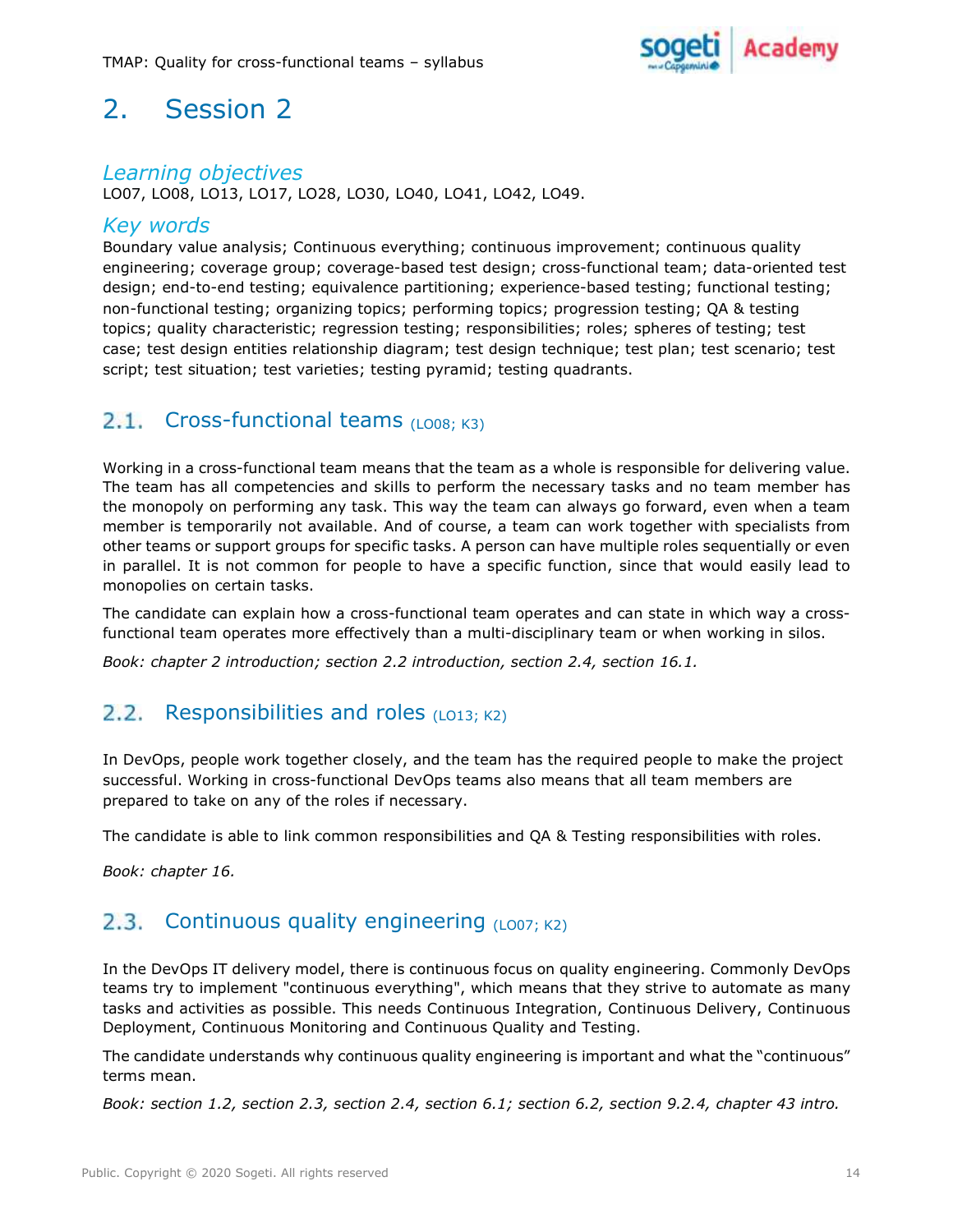

## 2.4. Continuous improvement  $(L017; K3)$

DevOps teams work in an everchanging world where the common expectation is that quality and speed improve. They constantly need to improve their way of working and adapt to changed circumstances.

The candidate can describe how to establish a continuous improvement culture and can select good examples of how to continuously improve the product, process and people.

Book: chapter 25.

#### $2.5.$ Quality characteristics and non-functional testing  $(LO49; K1)$

When deciding on their test varieties many testers start with distinguishing between functional testing and non-functional testing. This refers to the quality characteristics. These are a very useful tool to identify various characteristics of quality that are important for the stakeholders of an IT-system.

The candidate recognizes the eight main quality characteristics for product quality and the five main quality characteristics for quality in use. The candidate also remembers that other characteristics may be needed for specific products such as systems based on Artificial Intelligence.

Book: Appendix.

## 2.6. Test varieties (LO28; K2)

IT products are different. People are different. Projects are different. Environments are different. So, it would be an illusion to think that one-size-fits-all exists for testing. You need variety in your testing.

The candidate understands how the spheres of testing, the testing pyramid and the testing quadrants support in determining what varieties in testing are needed to address all necessary aspects and scopes of testing. The candidate also understands the ideas behind regression testing and progression testing, and the importance of agreeing on a test strategy.

Book: chapter 37.

## 2.7. Test design – Introduction  $(L030; K2)$

Creating tests and executing them may sound easy. But structured testing requires careful consideration. We use the term "test design" for the complex whole of these activities, even though in some approaches to testing there is no actual up-front design involved.

The candidate can distinguish the two ways of creating and executing tests: coverage-based and experience-based test design. The candidate understands why these should always be combined. The candidate understands the basics of test design and the four coverage groups of coverage-based test design techniques.

Book: chapter 43; section 45.1.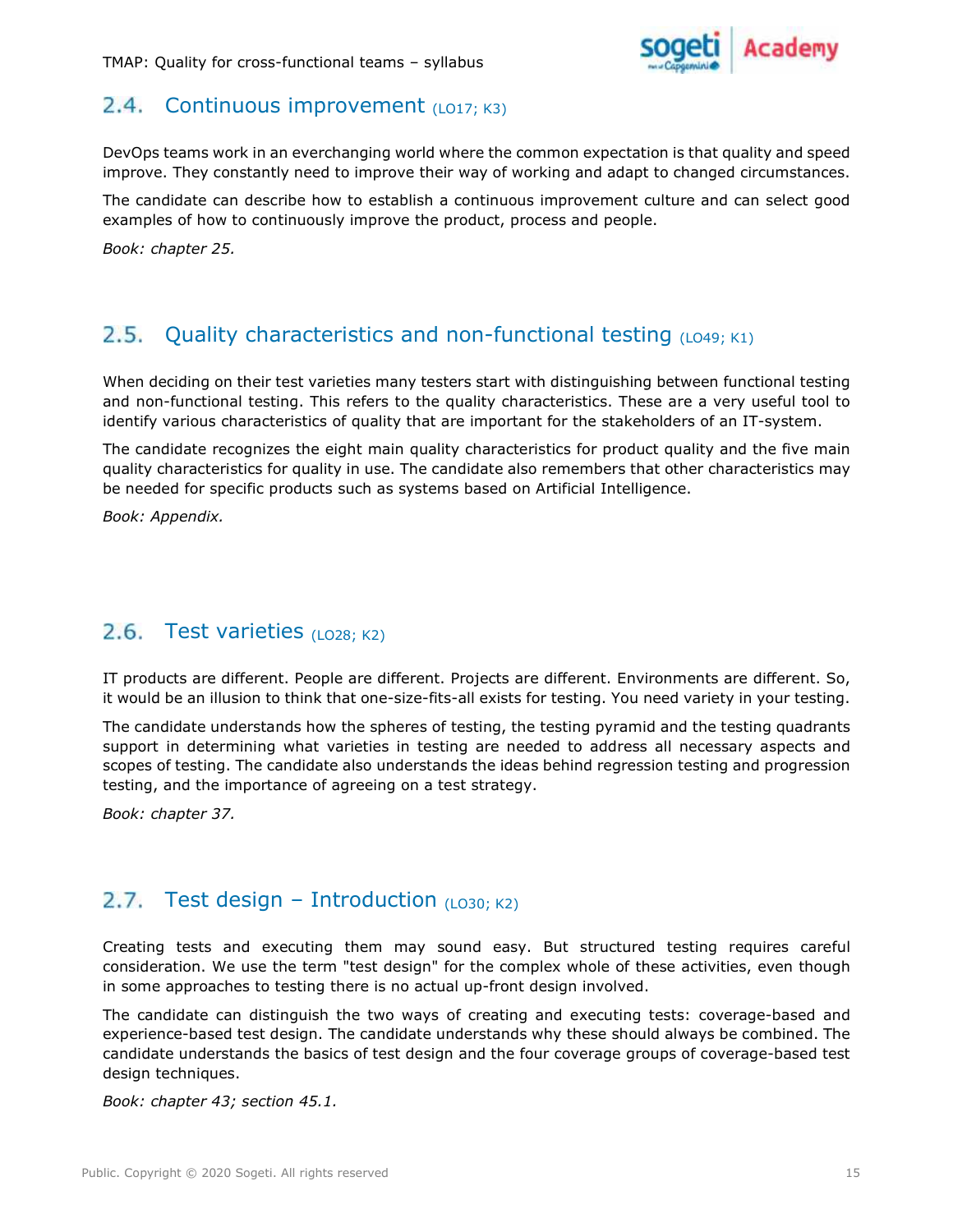

#### $2.8.$ Data-oriented test design overview  $(LO40; K1)$

The data-oriented coverage group contains test design techniques that use the structure or behavior of the data that is used in the IT system.

The candidate recognizes test design techniques that belong to data-oriented test design.

Book: section 45.4.

#### Equivalence partitioning  $(L041; K3)$  $2.9.$

In the application of equivalence classes, the entire value range of a parameter is partitioned into classes. In a specific class the system behavior is similar (equivalent) for every value of the parameter.

The candidate can apply Equivalence Partitioning (EP) to a given test basis.

Book: section 46.5.

## 2.10. Boundary Value Analysis  $(LO42; K3)$

Boundary Value Analysis is a test design technique based on the fact that around a boundary in the value range of a variable there's a higher risk of faults in a system.

The candidate understands the difference between two-value -, three-value – and four-value Boundary Value Analysis. The candidate can apply Boundary Value Analysis (BVA) to a given test basis.

Book: section 46.5.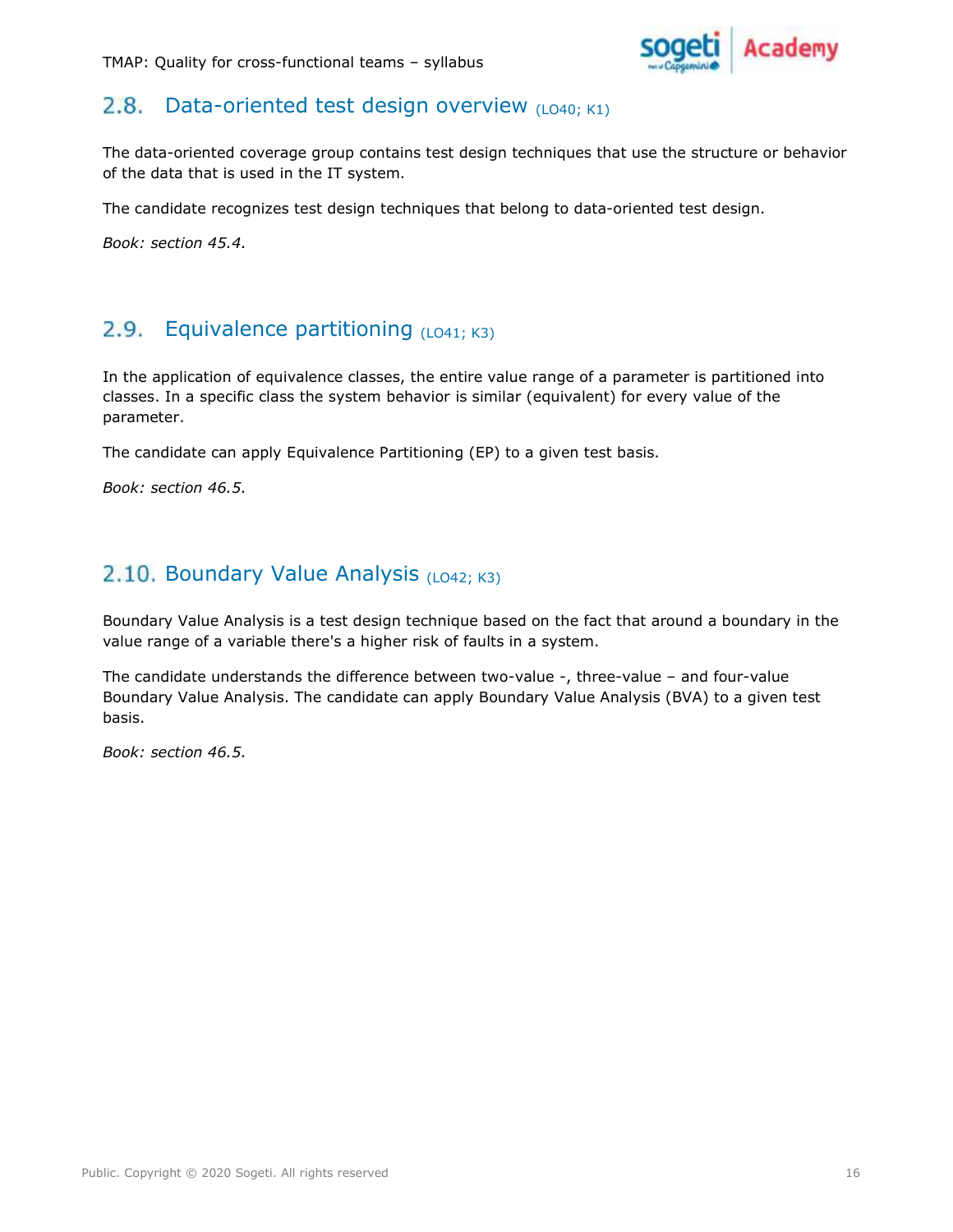

#### Learning objectives

LO09, LO10, LO22, LO23, LO24, LO31, LO32, LO33.

#### Key words

Algorithm test; assess outcome; capabilities; CI/CD pipeline; continuous delivery; continuous deployment; continuous integration; explicit testing; implicit testing; pairwise testing; path testing; process cycle test; process-oriented test design; test execution; total cost of quality.

## 3.1. CI/CD pipeline  $(LOO9; K2)$

In DevOps, a CI/CD pipeline needs to be implemented. Continuous Integration & Continuous Deployment (CI/CD) is seen as the backbone to enable DevOps. It bridges, maybe even closes, the gap between development and operations by automating the building, packaging, testing, provisioning of infrastructure and deployment of applications.

The candidate understands the stages in a pipeline and the different scopes for team test and business test in the pipeline.

Book: section 6.1; section 6.2; section 9.2.4.

#### $3.2.$ Capabilities  $(LQ10; K3)$

With a CI/CD pipeline, steps in the software delivery process are automated. When creating such a fully - automated CI/CD pipeline, tools with specific capabilities are needed. Tools can frequently change, therefore the capabilities need to be well defined to have a stable pipeline.

The candidate is able to connect capabilities with the continuous activities and pipeline stages.

Book: section 6.1, section 6.2; section 6.3.

#### 3.3. Test execution  $(LO23; K2)$

Test execution is the execution of tests by running the system under test and thus obtaining the actual results that can be compared with the expected results to determine whether the tests have passed or failed.

The candidate understands the difference between explicit and implicit testing and that the different test varieties have a different focus. Furthermore, the candidate can describe what a pre-test is.

Book: chapter 33.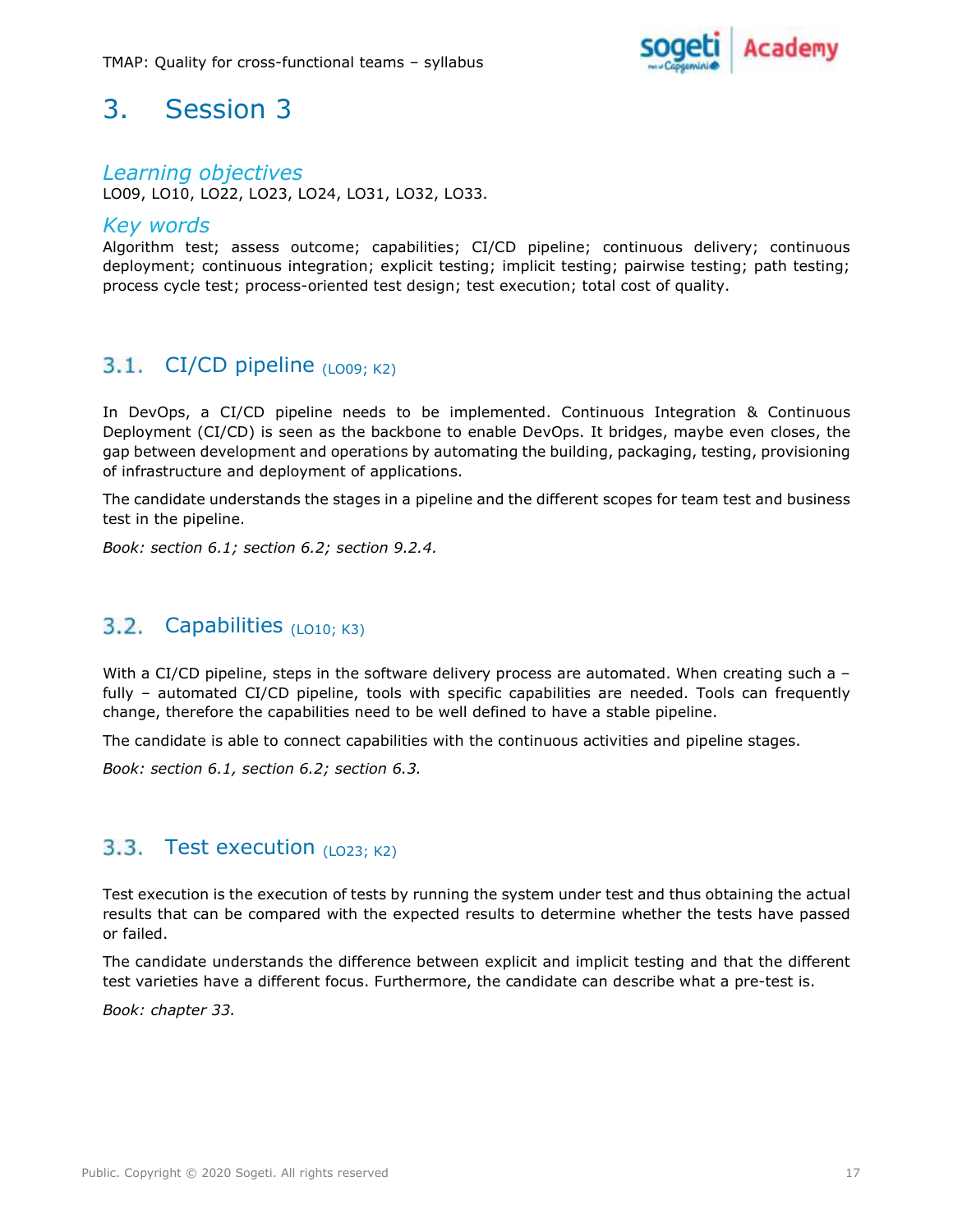

#### $3.4.$ Investigate & assess outcome  $(LO24; K2)$

When the team members execute the test scenarios and test scripts, they compare the actual outcomes with the expected outcomes and assess the results.

The candidate can state the main ideas behind investigating & assessing the outcome of tests.

Book: chapter 34.

#### $3.5.$ Test automation  $(LO22; K1)$

The demand for continuous testing has created a renewed focus on test automation. Test automation is one of the main opportunities to meet the need for quality at speed, but also requires a structured approach in order to effectively realize such a vision.

The candidate recalls that the testing quadrants and the testing pyramid can be used to determine what to test manually and what to test with automated testing tools.

The candidate also knows that DevOps usually coincides with continuous delivery and that therefore most of the testing should be performed automatically during the process.

Book: chapter 32 introduction, section 32.1, section 32.2.

## 3.6. Test design entities relationships  $(LO31; K2)$

In coverage-based test design we use a number of different terms for specific entities in the test design: test situation, logical test case, physical test case and test scenario.

The candidate understands these entities and can explain the relationships between these entities. Book: chapter 44.

#### $3.7.$ Process-oriented test design overview  $(L032; K1)$

The process-oriented coverage group contains test design techniques that are based on processes, for example a business process.

The candidate recognizes test design techniques that belong to process-oriented test design.

Book: section 45.2.

#### Path testing (Process Cycle Test / Algorithm Test) (LO33; K3)  $3.8.$

Path testing aims to demonstrate that all combinations of N consecutive paths in a process or program flow are covered. A path in this context consists of all steps between a decision point and the next decision point, or between the start and the first decision point, or between the last decision point and the end.

The candidate can apply the coverage type "path coverage" and the test design techniques "process cycle test" and "algorithm test" to a given test basis.

Book: section 46.3, template path testing on www.tmap.net.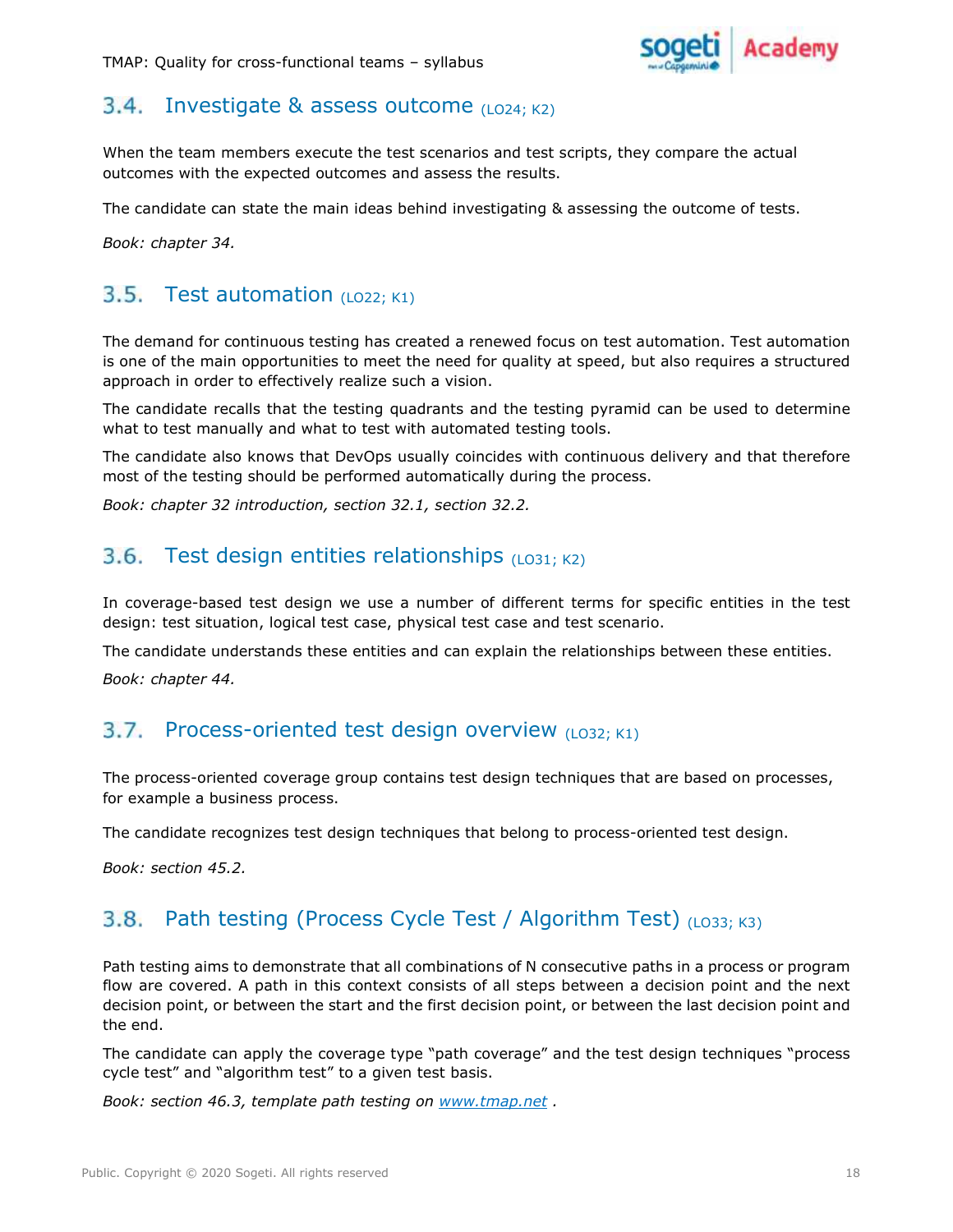

## Learning objectives

LO20, LO21, LO25, LO26, LO27, LO29, LO34, LO44, LO45, LO46, LO47.

#### Key words

Appearance-oriented test design; checklist; code coverage; collaboration techniques; corrective; detective; error guessing; experience-based testing; exploratory testing; exploring; formal reviewing; four amigos; informal reviewing; INVEST; mob testing; mutation testing; pairing; preventive; pull request; quality measures; Specification and Example; static analysis; syntactic testing; team values; test coverage; three amigos; T-shaped, pi-shaped, comb-shaped.

#### $4.1.$ Quality measures (LO25; K1)

Quality was, is and remains a challenge within the IT industry. Quality engineering consists of a great number of possible activities, the so-called quality measures.

The candidate remembers that all quality measures may relate to all DevOps activities and that there are three groups of quality measures: preventive, detective and corrective.

Book: chapter 28.

#### $4.2.$ Personal, interpersonal and team skills  $(LO27; K3)$

People have a wide variety of skills. To be effective in a high-performance team, people need to be cross-functional, which means that the people in the team need to understand and perform all the tasks of the team. This doesn't mean that each person in the team needs to be an expert on all topics. It does mean that the team should not fail when one team member is temporarily unavailable.

The candidate understands the importance of psychological safety to be effective in a crossfunctional team. The candidate is able to apply collaboration techniques and can explain how team values and unfavorable team behavior impact the team's performance. The candidate understands the concepts learn fast, exploring, support from staff organization and T-shaped-and-beyond.

Book: chapter 36.

#### $4.3.$ Specification and Example  $(LO26; K2)$

In order to achieve a shared common understanding of what "it" is that should be built and try to build "it" right the first time, you can use Specification and Example mapping approaches.

The candidate can describe the ideas behind Specification and Example and understands that it supports common understanding of stories/features and exploring ideas. The candidate understands that the four amigos approach can very well contribute to reaching this common understanding.

Book: section 35.2.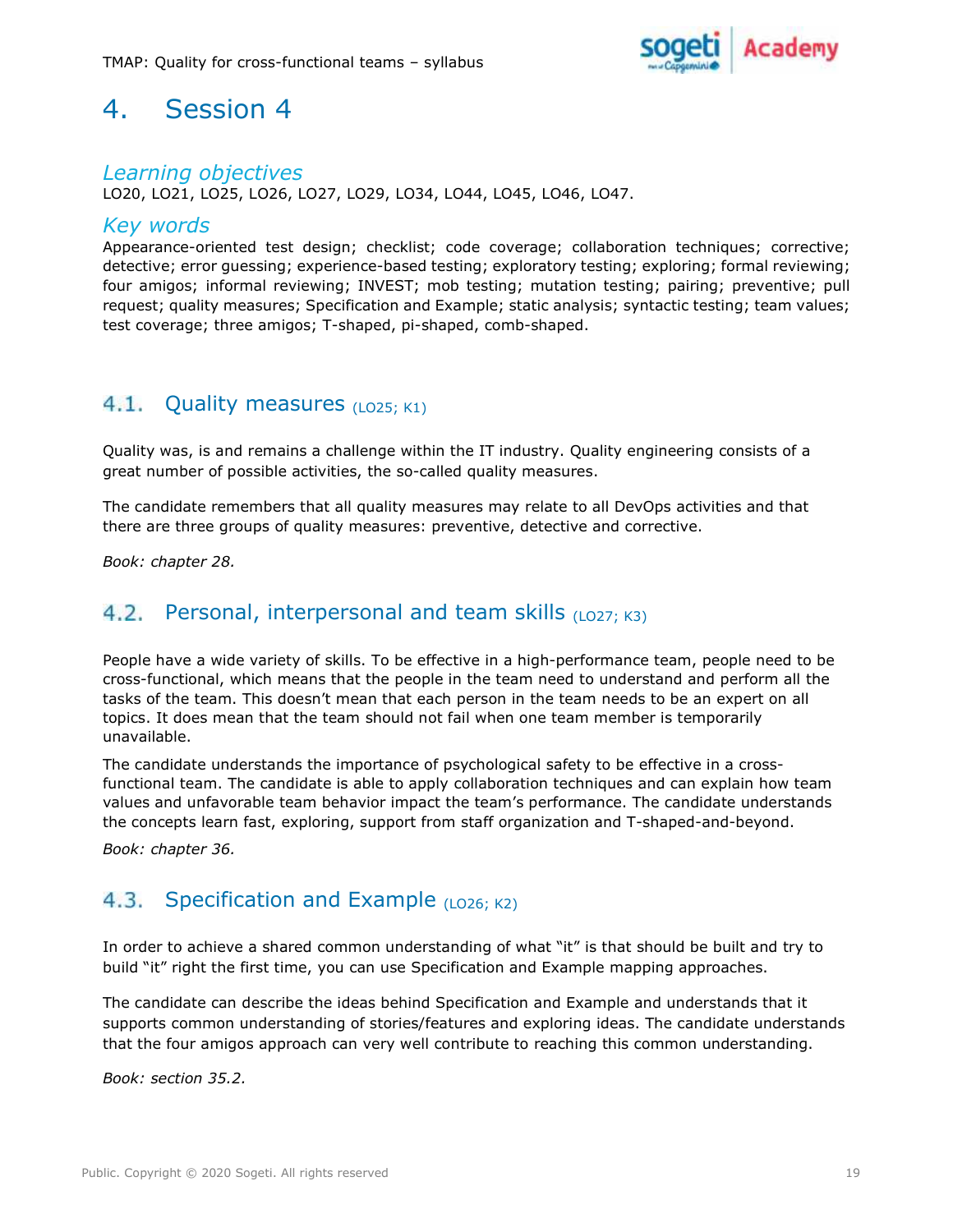

#### 4.4. Reviewing  $(LO20; K2)$

Static testing consists of informal reviewing, formal reviewing and static analysis.

The candidate understands which of these groups is generally applied by high-performance teams and with what purpose. Furthermore, the candidate understands INVEST.

Book: chapter 29, section 35.6.

#### 4.5. Pull requests  $(LO21; K2)$

When using a check-out / check-in mechanism for code, as is common in continuous integration pipelines, a pull request is part of the check-in process.

The candidate understands the concept of pull requests as an informal review technique as well as a method for collaboration within the team.

Book: section 29.1.1.1.

#### 4.6. Appearance-oriented test design overview  $(LO44; K1)$

The appearance-oriented coverage group contains test design techniques that relate to the appearance of an IT system, that is how the system presents itself to the users or to other systems.

The candidate recognizes test design techniques that belong to appearance-oriented test design.

Book: section 45.5.

## 4.7. Syntactic Test (LO45; K2)

The candidate understands that syntactic testing is used to test the validity of input and output data and also to test other attributes of the user interface. The candidate also understands where the relevant rules may be found.

Book: section 46.7.

#### 4.8. Code coverage  $(L034; K1)$

Code coverage can be measured by specific tools during the execution of tests.

The candidate can recollect the different code coverage types and whether these should be preferred or not.

Book: section 46.8.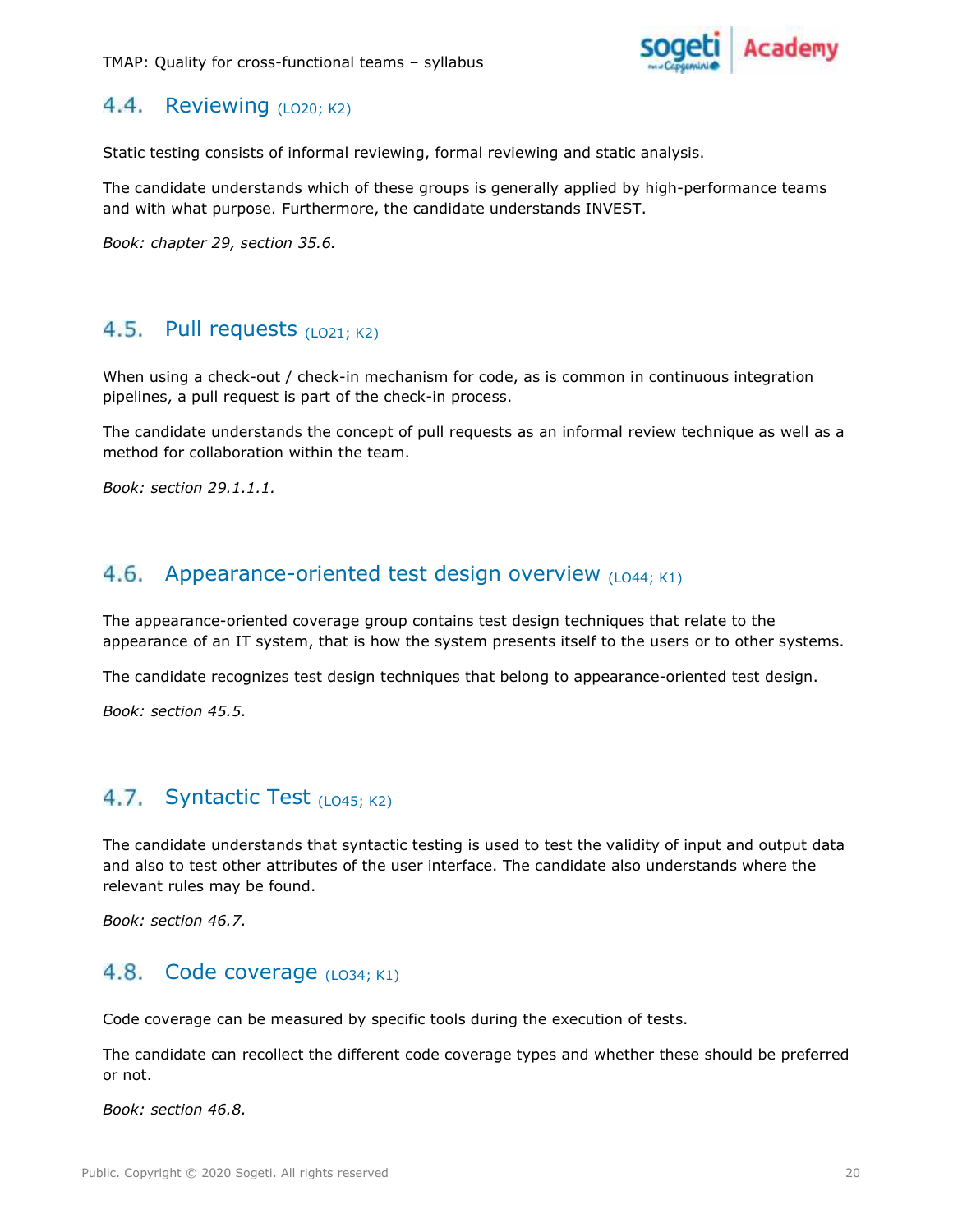

#### 4.9. Mutation testing tests the tests  $(LO29; K2)$

Can the products of testing also be tested? Certainly! And they should be tested!

The candidate understands how mutation testing verifies the quality of the test set.

# Book: chapter 42.<br>4.10. Experience-based testing overview (LO46; K1)

Experience-based testing is a group of test approaches that are based on the skills, intuition and experience of the tester. These approaches leave the tester free to design test cases in advance or to create them on the spot during the test execution, mostly testers will do both.

The candidate recognizes approaches that belong to experience-based testing and knows that some level of combination of experience-based and coverage-based testing should be in the test strategy.

Book: section 43.4, section 47.1.

## 4.11. Exploratory testing and mob testing  $(L047; K3)$

Exploratory testing is the most versatile of the described approaches of experience-based testing.

The candidate understands the characteristics of exploratory testing and is able to prepare an exploratory testing charter. The candidate understands the importance of a test log and debriefing.

When exploratory testing is done in larger groups this is generally referred to as "mob testing".

The candidate is able to create and execute a charter for a mob testing session and report results.

Book: section 36.1; section 47.4, template Exploratory testing charter on www.TMAP.net.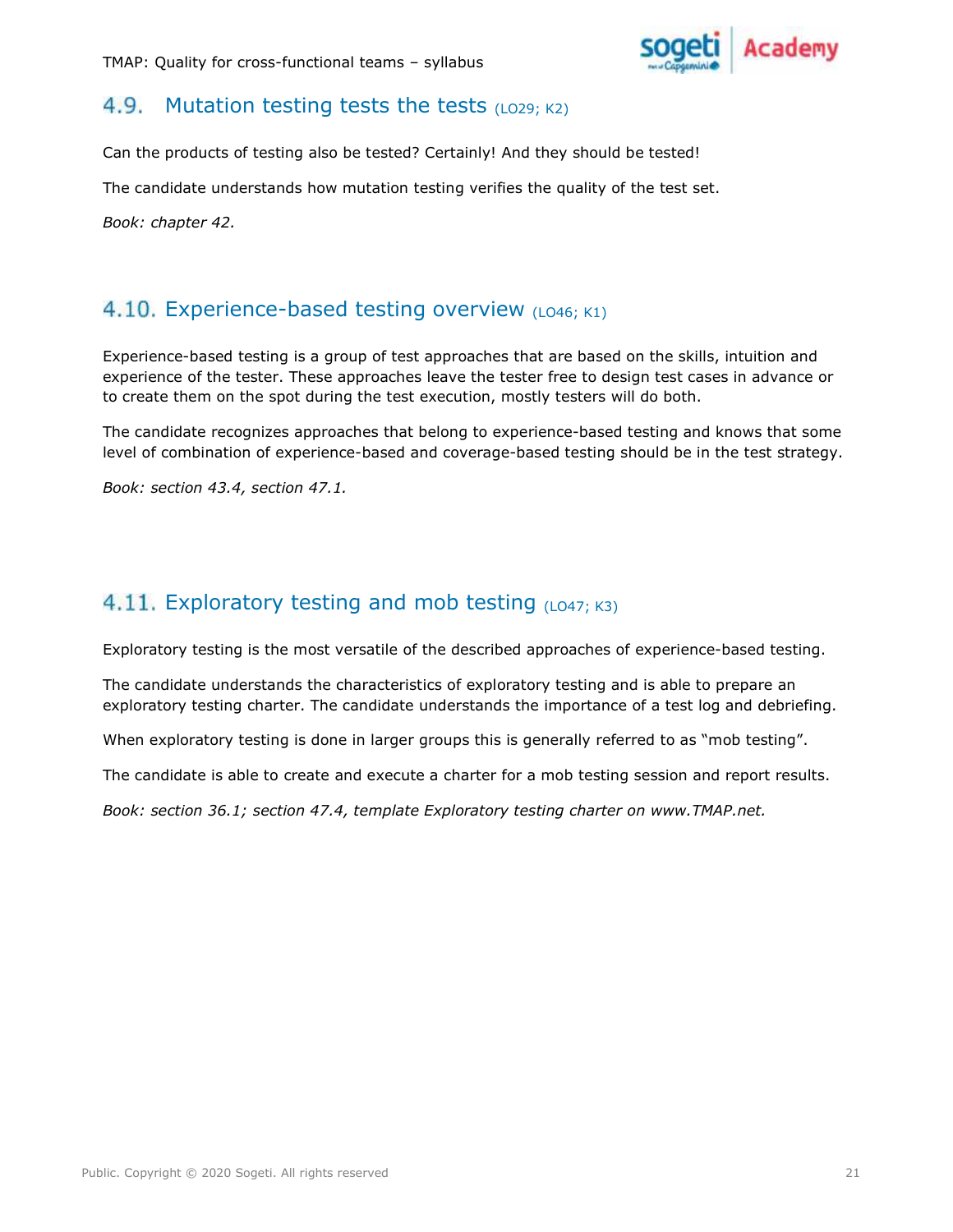

## Learning objectives

LO14, LO15, LO16, LO35, LO36, LO37, LO38, LO39.

#### Key words

Alerting; condition-oriented testing; condition coverage (CC); condition decision coverage (CDC); control; dashboarding; decision coverage (DC); decision table test; modified condition decision coverage (MCDC); monitoring; multiple condition coverage (MCC); reporting.

#### $5.1.$ Monitoring & control  $(LO14; K2)$

Monitoring and control are intended to promptly identify, report and forecast (gaps in) expected and actual quality, related to the pursued business value.

The candidate understands what monitoring & control involves.

Book: chapter 17. Note: The subject 'Indicators' is part of section 1.3 of this syllabus.

#### $5.2.$ Anomaly management (LO15; K2)

An anomaly is a difference between the expected behavior and the actual outcome of a test. This is registered so that the cause can be analyzed and resolved.

The candidate knows the terms error, fault, failure, incident and problem, and understands how these relate to anomalies and how the term defect can cause confusion thus should be avoided. Furthermore, the candidate understands the light-weight process for handling anomalies.

Book: chapter 18.

#### $5.3.$ Reporting  $&$  alerting  $(L016; K3)$

Testing is about providing different levels of information. Usually there are multiple audiences for the information that the team generates based on their quality engineering activities.

DevOps teams and their stakeholders want to, and need to, have constant and direct insight into the status of the IT system. And if something (either in product or process) deviates from the expectations, they must be alerted as soon as possible. Therefore, DevOps teams will use state-ofthe art tools for reporting and alerting, where on-line real-time dashboards are today perceived as need-to-haves.

The candidate can select relevant information for dashboards & reports. The candidate is able to analyze and draw conclusions from overview reports. The candidate can select a proper way of alerting stakeholders.

Book: section 5.4; chapter 19.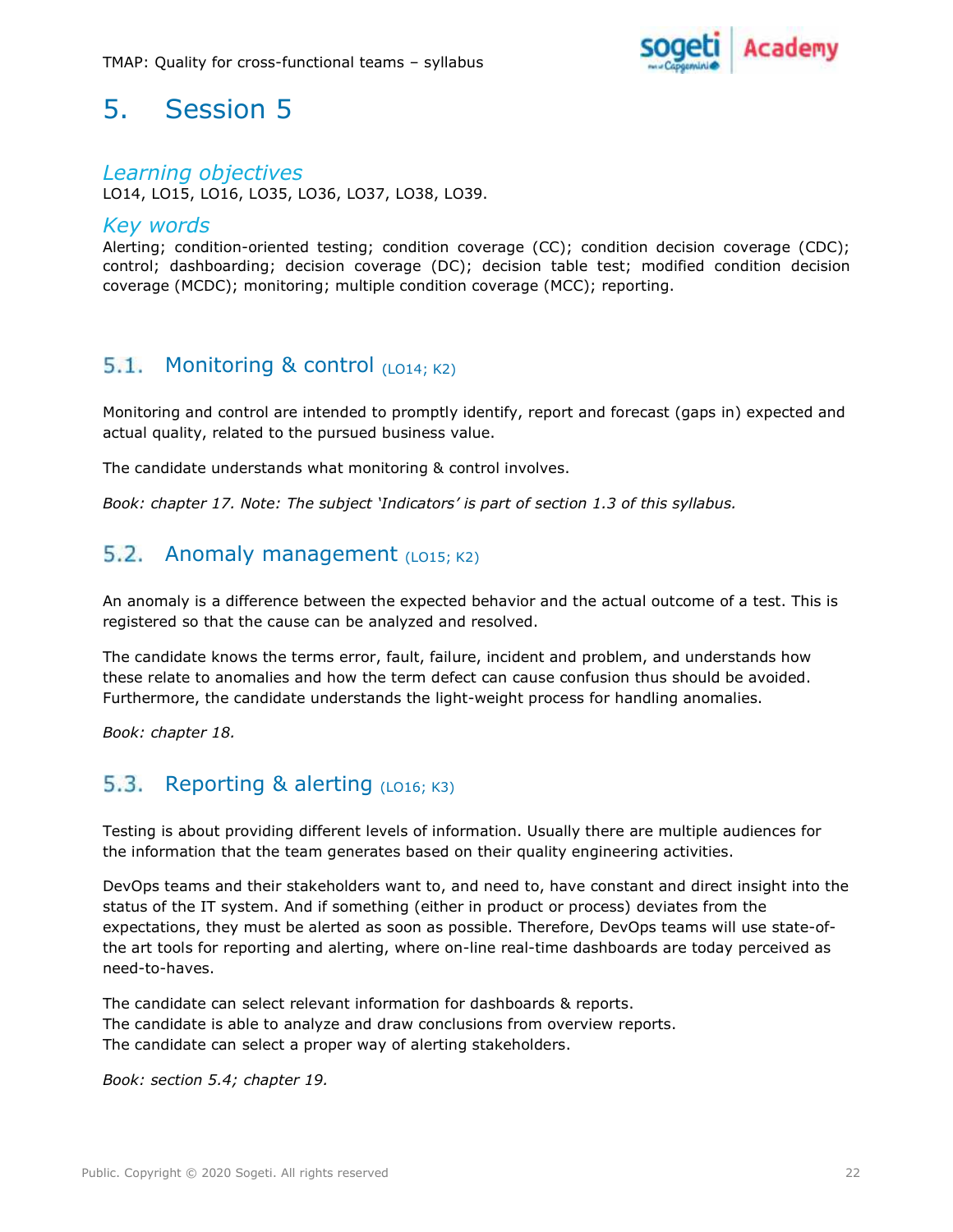

#### 5.4. Condition-oriented overview  $(L035; K1)$

The condition-oriented coverage group contains test design techniques that are based on the behavior of decision points and the conditions that determine the result of a decision.

The candidate recognizes test design techniques and coverage types that belong to conditionoriented test design.

Book: section 45.3, section 46.4 introduction.

## 5.5. Condition Coverage, Decision Coverage & Condition Decision Coverage (LO36; K2)

CDC is a coverage type, from the coverage group Condition, that ensures the possible outcomes of each condition and of the decision are tested at least once. This implies both "condition coverage" and "decision coverage".

The candidate understands Condition Coverage (CC), Decision Coverage (DC) and Condition Decision Coverage (CDC) and why CDC is preferred.

Book: sections 46.4.2 and 46.4.3.

## 5.6. Modified Condition Decision Coverage  $(LO37; K1)$

MCDC is a coverage type, from the coverage group Condition, that ensures that every possible outcome of a condition is the determinant of the outcome of the decision, at least once. MCDC implies also "condition/decision coverage".

The candidate recognizes the concepts behind Modified Condition Decision Coverage (MCDC).

Book: sections 46.4.2 and 46.4.4.

#### 5.7. **Multiple Condition Coverage (LO38: K3)**

MCC is a coverage type ensures that all possible combinations of outcomes of conditions in a decision are tested at least once.

The candidate can apply Multiple Condition Coverage (MCC) to a given test basis in combination with Decision Table Testing.

Book: sections 46.4.2 and 46.4.5.

## 5.8. Decision Table Testing  $(L039; K3)$

A decision table defines all possible combinations of the individual conditions.

The candidate can apply the Decision Table test design technique to a given test basis in combination with Multiple Condition Coverage.

Book: section 46.4.5, template Decision Table Testing on www.TMAP.net.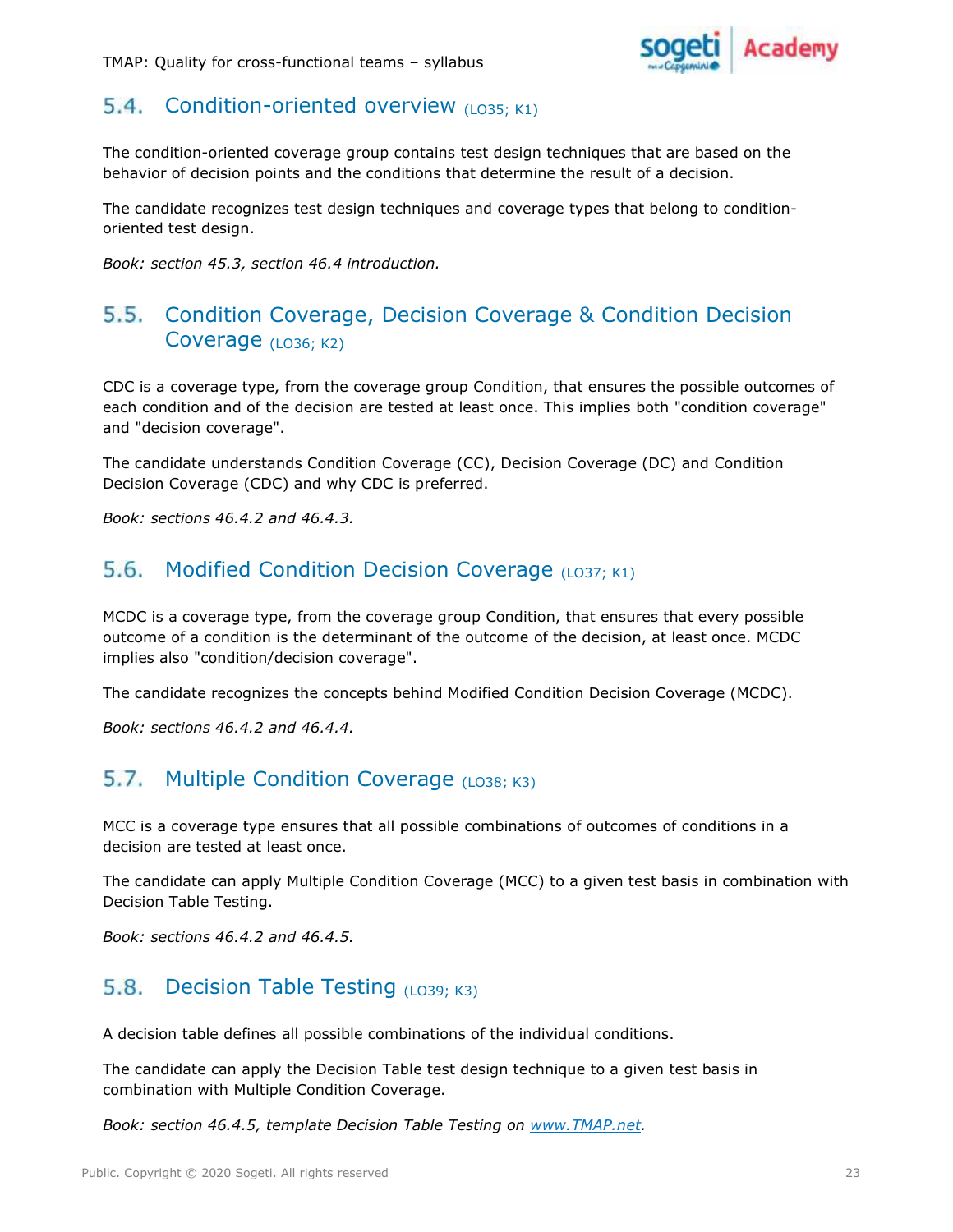

# 6. Appendix

This appendix contains learning objectives that are relevant for members of cross-functional teams. These subjects are not part of the exam but will contribute to the relevant knowledge of the candidate. Training providers are advised to present information about these learning objectives in an additional way, which may be by using extra available time or by supplying information to be read by the candidate individually.

Learning objectives LO04, LO06, LO12, LO43, LO48, LO53.

#### 6.1. Scrum  $(LO04; K1)$

The candidate knows that scrum is a framework that people use to address and solve complex problems in an adaptive manner, while delivering the highest value products in a rewarding and creative way.

The candidate recalls the elements which scrum consists of.

Book: section 9.1.

## 6.2.  $SAFe^®$  (LO06; K1)

The Scaled Agile Framework (SAFe®) is a structured hybrid IT delivery approach that helps large enterprises implement Agile at large scale.

The candidate has knowledge of the (full) SAFe model characteristics, especially the four layers (Team, Program, Large solution and Portfolio), and shared services and system teams.

Book: section 10.2.

## 6.3. Total cost of quality  $(L012; K1)$

When there is little attention to quality, there will be many failures, which cause a huge cost for fixing and damage caused. When there is too much effort in quality assurance, there will be hardly any failures, but the costs are so high that the businesspeople will protest.

The candidate realizes that it is necessary to find the right balance for QA & testing efforts to reach the optimum total cost of quality.

Book: section 15.2.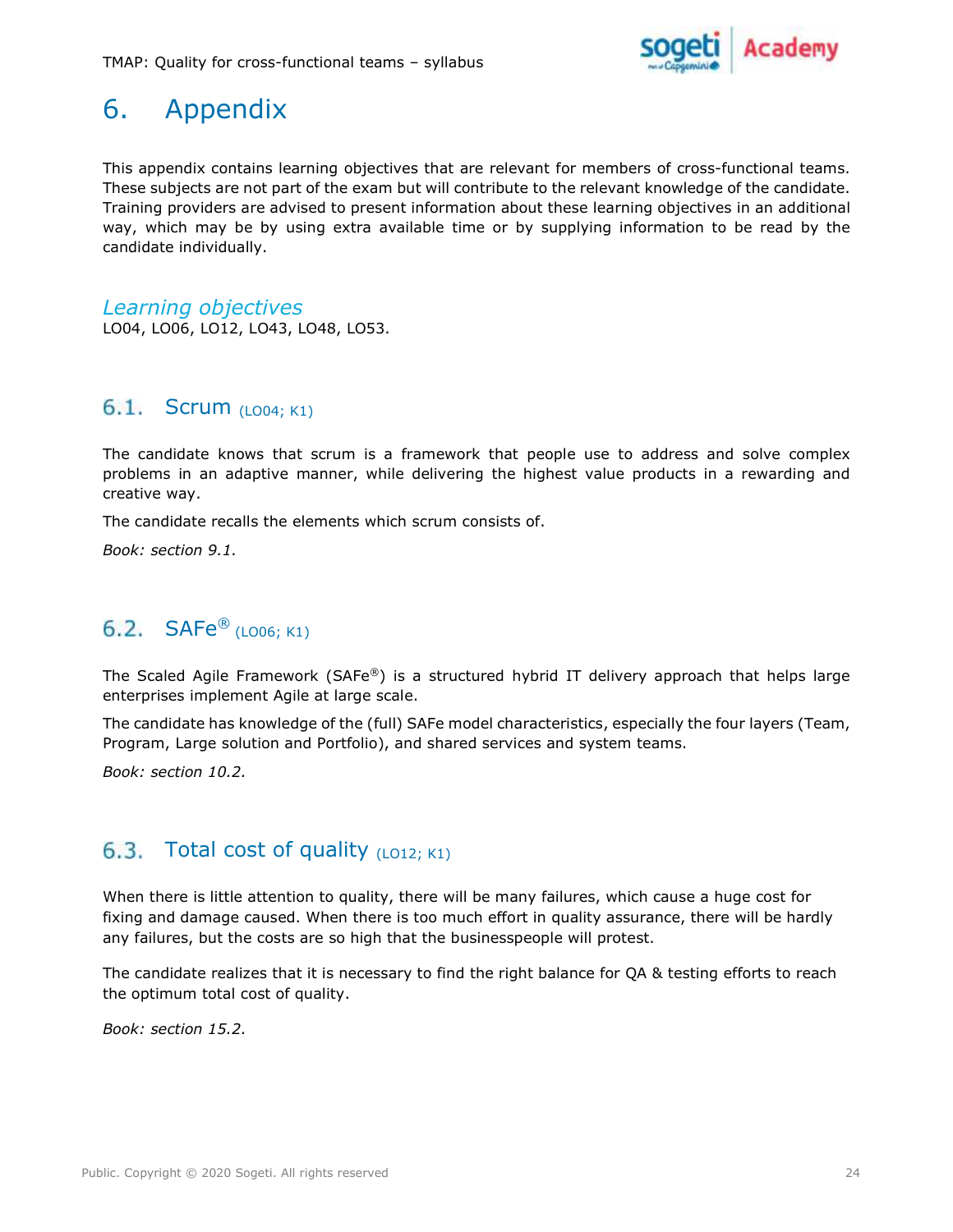

#### 6.4. Data Combination Test  $(L043; K1)$

The Data Combination Test tests combinations of values of data items.

The candidate recognizes the basic concepts of the Data Combination Test (DCoT) test design technique and knows that different coverage levels can be achieved.

Book: section 46.6.

## 6.5. Value of unstructured testing  $(LO48; K1)$

Any testing lacking a plan containing what to do and what to expect of a system or lacking preparation of the test is unstructured.

The candidate recognizes the basic reasons for unstructured testing and why in most situations unstructured testing should be avoided. The candidate knows that experience-based testing can be organized in a structured way, so experience-based testing is not the same as unstructured testing.

Book: chapter 48.

## 6.6. End-to-end testing within a team or across teams  $(L053; K1)$

DevOps teams should be properly equipped to perform end-to-end tests from a business process perspective or be supported by specialized people for tasks that the team does not have the knowledge and/or capacity for or which are at another organizational level (an example is end-to-end-regressiontests-on-demand by a system team).

The candidate knows that the concept of end-to-end (regression) testing is important.

Book: section 14.3.2, section, 32.4.3, section 33.2, section 37.3, section37.4.